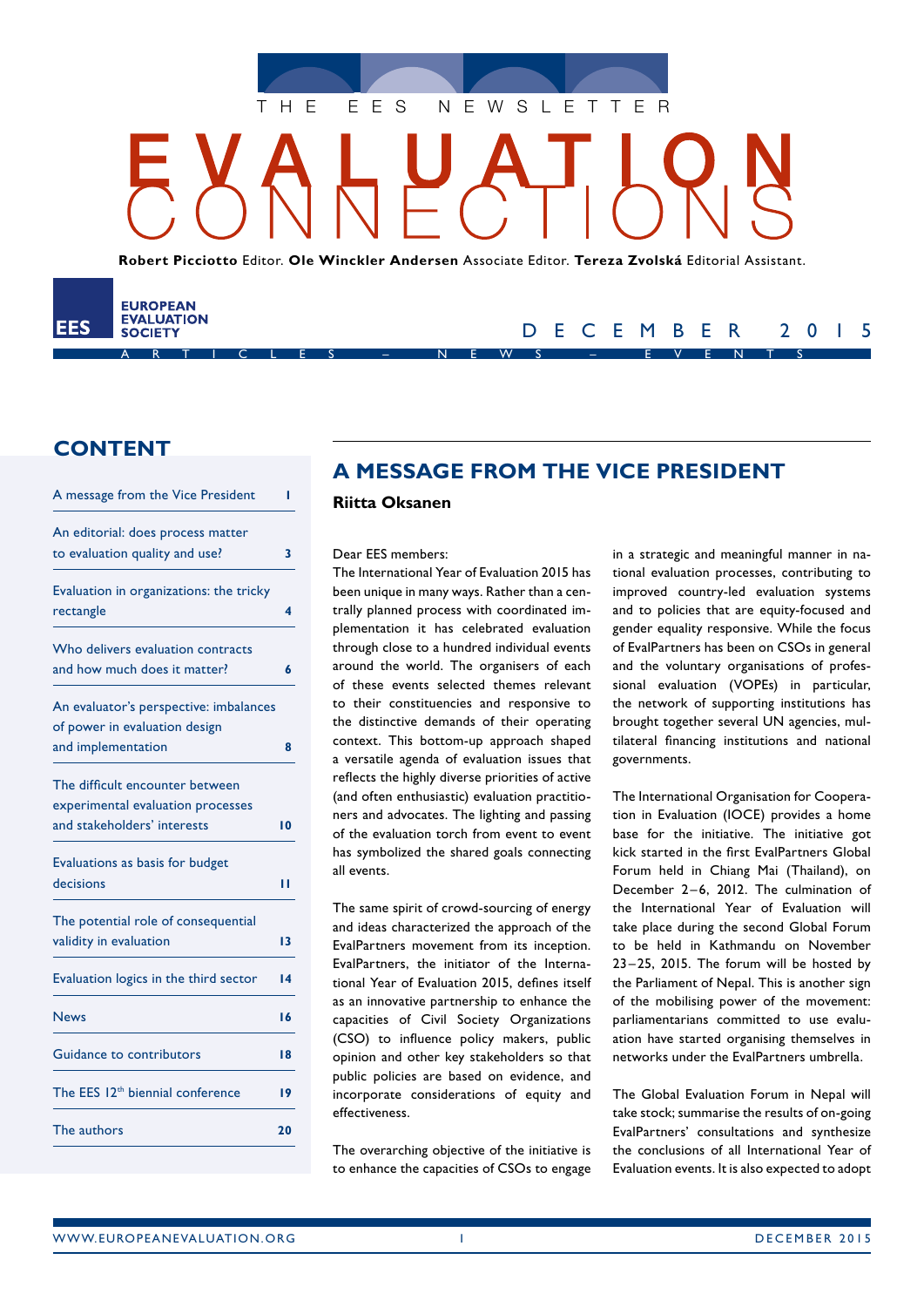a Global Evaluation Agenda (2016– 2020). The EvalPartners consultations have been conducted within an evaluation capacity development framework adopted in Chiang Mai in 2012 that reflects the complex and multiple perspectives of EvalPartners' stakeholders worldwide.

#### **The framework includes three levels:**

(i) a *national enabling environment* that provides a cultural context for institutional and individual initiatives buttressed by political will and evaluation policies.

(ii) an *institutional context* comprised of independent evaluation units, adequate budgets, institutional policies and ethical guidelines – key pillars of evaluation capacity.

(iii) a capabilities framework at the *individual evaluator* level that outlines the knowledge, skills and dispositions needed to deliver high quality, impartial evaluation services – the lynchpin of evaluation excellence.

The framework also identifies the importance of strong supply of and demand for evaluation. "Supply" refers to the capability of the professional evaluation community to provide sound and trustworthy evaluative evidence. "Demand" refers to the capacity and willingness of policy makers and senior managers to request sound and trustworthy evaluative evidence with the aim of using it in strategic decision-making processes in the public interest.

EES has been an active participant in the Global Evaluation Agenda consultation process. It has hosted a Vice Presidential blog on the EES web site. It has co-sponsored a seminar organised by the Finnish Evaluation Society (FES) in Helsinki about *The Future of Evaluation: a Global Perspective through a Nordic Lens"* (September 17th, 2015). Its EES Emerging Evaluators thematic working group organised a virtual conference on *"The Future of Evaluation… for the Future"* on September 19th 2015. It has partnered with UNESCO, OECD and France's evaluation society (SFE) to set up a Conference about *Making Effective Use of Evaluations in an Increasingly Com*plex World held on September 30<sup>th</sup> 2015 in Paris. Finally under the impetus of the EES Sustainability Thematic Working Group a symposium about *"Evaluating the Sustainable Development Goals – New Challenges for Research, Policy and Business"* was held on October 28<sup>th</sup> 2015 in Vienna, in partnership with the Institute for Managing Sustainability (Vienna University of Economics and Business) and in collaboration with the Austrian Development Agency (ADA).

The conclusions of all EES sponsored events and consultations have illuminated many of the issues already evoked by the first drafts of the Global Agenda. The critical role of a favourable enabling environment and of parliaments was reaffirmed. Special emphasis was put on the fundamental importance of *values* in evaluation as an integral element of transparency in governance and an amplification of citizens' voices in the democratic process.

At the institutional level maintaining independence while avoiding isolation continues to challenge the evaluation community and capacity development is widely perceived as a priority in pursuit of evaluation excellence. In this context EES participants have emphasised the value of working together to gain benefits from international networking and have stressed VOPEs' key role in knowledge sharing and professional development with special attention to the needs and aspirations of emerging evaluators.

With respect to individual evaluators capacities EES has embraced its responsibilities in the professionalization of evaluation. The definition of fixed competency thresholds tested at various levels of mastery is bound to be controversial. On the other hand, the EES capabilities framework focused on self examination helps provide precious insights and it offers a foundation for pertinent feedback. Once facilitated by voluntary peer review it would enhance professional development and expand evaluators' abilities to function and produce valuable work in diverse contexts. Inclusiveness of all evaluators and new ideas is another basic principle that is guiding implementation of the Voluntary Evaluator Peer Review pilot.

Finally and most importantly the EES consultation process has highlighted three gaps in the current global evaluation agenda:

- The increasingly rapid pace of decision making in an increasingly volatile operating environment and the challenges that result for evaluation methods and processes
- The expanding role of the private sector in society and the implications for evaluation governance, models and approaches
- The on-going information technology revolution and its likely impact on data generation, collection and analysis in evaluation.

These are among the issues that will to be explored at the 12<sup>th</sup> Biennial Conference in Maastricht.

**Riitta Oksanen** EES Vice President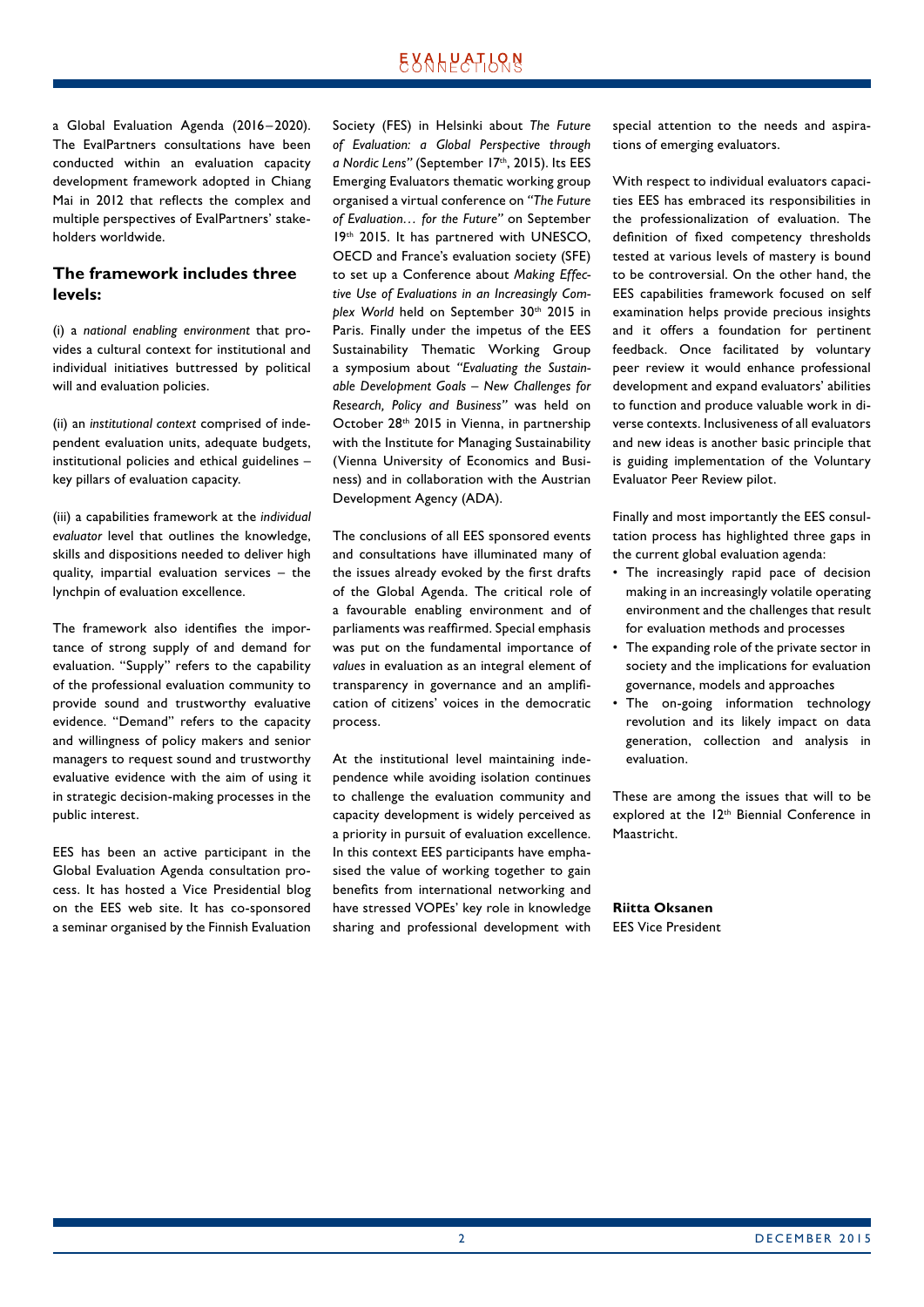## <span id="page-2-0"></span>**AN EDITORIAL: DOES PROCESS MATTER TO EVALUATION QUALITY AND USE?**

#### **Ole Winckler Andersen**

Methodological and institutional issues have been at the center of recent evaluation debates. Extensive discussions have also taken place regarding evaluation professionalization and of the need for capacity building and training.

By contrast there has been little attention to evaluation processes. Limited information exists about how evaluation processes influence evaluation products and outcomes. While the need for continuous interaction between evaluators and commissioners throughout the evaluation process is widely acknowledged the motivations, incentives and strategies of the various actors are poorly understood.

Conversations with evaluators and commissioners indicate that evaluation processes may play a more significant role than usually envisaged, but while many recognize the important role of evaluation processes, they may not agree on the character of this role. This leads to a number of questions related both to how various factors influence the evaluation process, and how the role of the evaluation processes should be assessed. It is also relevant to ask a basic normative question: are current evaluation processes 'fit for purpose' in diverse and evolving governance contexts? Securing answers to such questions call for more analyses of how evaluation processes are conducted and what impact they have on decision making and the public interest.

The papers in this issue of Evaluation Connections show that different perspectives and analytical approaches can be applied when trying to assess the role of evaluation processes. The articles that follow also indicate the complex character of evaluation processes. Several of them suggest that more research is needed, e.g. through process tracing techniques.

The first paper by Robert Picciotto introduces a number of alternative evaluation governance models and discusses based on three criteria (moral hazard; transaction costs/ information asymmetries; and responsiveness to the public interest) the strengths and weaknesses of each model. The paper thus provides a useful analytical framework for assessment of evaluation processes within alternative governance systems.

The following two papers by Anna Paterson and Chris Barnett highlight the important role played by evaluation processes from two different perspectives. Paterson's paper discusses the implications of the size of the market for evaluation and of the type of actors active in this market. Barnett's paper points at a number of ways an evaluation process can be distorted and recommends improvements in commissioning and management of evaluations. Both papers call for further research in evaluation processes

Agathe Devaux-Spatarakis's paper is based on a study of a number of RCTs conducted in France 2006–13. The paper provides an account of how different interests have influenced the implementation of the RCTs, and the stark conclusion of the paper is that the different interests and expectations of the actors have had significant implications for the final evaluation products and their use.

The paper by Per Øyvind Bastøe and Øyvind Eggen discusses the feasibility of using evaluations to guide budget allocations. The two authors identify several challenges and conclude in particular that beyond the current focus on Terms of Reference and choice of evaluators timing is important for potential use of evaluation findings. Equally more emphasis should be placed on what to evaluate.

In his paper Sebastian Lemire calls for a stronger role for consequential validity in evaluation. Consequential validity can serve as a valuable guide to evaluation process design by bridging approaches to evaluation based on methodological rigor and use. According to the paper this would also strengthen the awareness of how specific evaluation designs and processes may lead to adverse consequences.

Finally Mathew Hall's paper presents three evaluation 'logics' – scientific, bureaucratic and learning – and argues that the 'learning logic' is best suited for evaluations of third sector organizations. Here again it emerges that evaluation approaches and processes should be specifically designed to meet the distinctive needs of users in diverse contexts.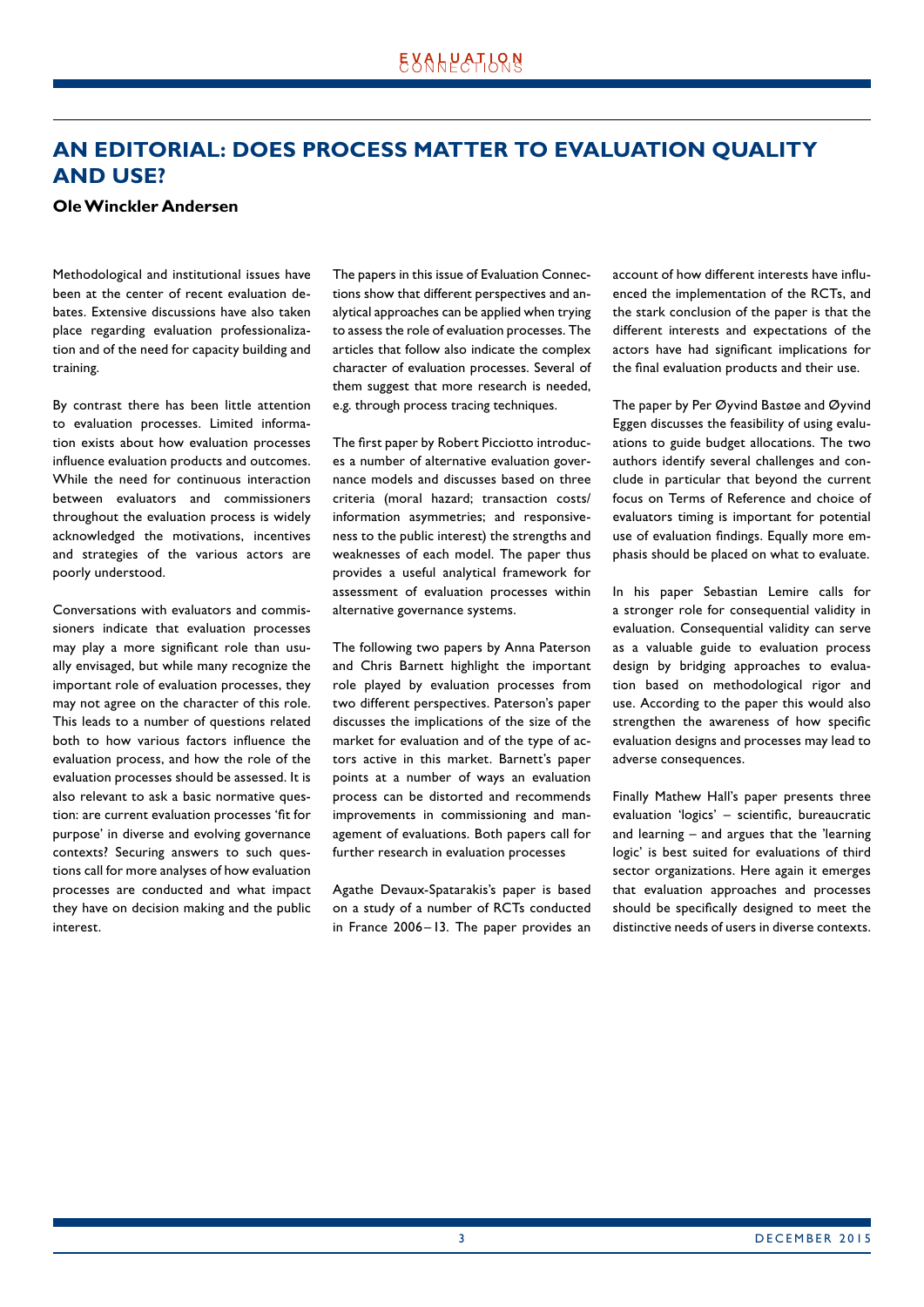## <span id="page-3-0"></span>**EVALUATION IN ORGANIZATIONS: THE TRICKY RECTANGLE**

#### **Robert Picciotto**

All evaluation governance models require effective quality assurance arrangements including a strict focus on ethical standards. Poor quality evaluations are dangerous. Unethical evaluations do harm. Misguided recommendations can be disruptive and counterproductive. Naive participatory methods can lead to evaluation capture. The wrong indicators can distort incentives.

This helps explain why the evaluation literature has focused on the relationship between the evaluator and the evaluand and why it has neglected the role that evaluation plays in organizations. This observation led Bastiaan de Laat to conceive of a *tricky triangle* model connecting the evaluator, the commissioner and the evaluand (2014). But his trilogy excluded the ultimate beneficiary – the citizen. Bringing the citizen out of the cold implies an alternative model of evaluation governance: *the tricky rectangle* (Figure 1).

The entities located at the four corners of the rectangle interact in diverse ways. No single configuration model holds sway over all others. Tradeoffs must be struck in order to tap the diverse benefits that evaluation can confer on society. In a nutshell, judicious linkages between the four corners of the triangle have the potential to improve incentives (less free riding), reduce transaction costs and align principal and agent goals thus minimizing conflict of interest and moral hazard.

The most frequent evaluation governance model combines A and C, i.e. decision makers commission the evaluation and the evaluator (B) is a hired gun. This *market based* configuration reflects the growing role that vested interests play in the evaluation world. It turns evaluation into a private good. Under this option evaluators operate as management consultants. The configuration is characterized by high transaction costs (contracting, oversight) and it severely limits the extent to which the evaluator has suf-



*Figure 1: The "tricky rectangle" of evaluation governance.*

ficient autonomy to protect the interests of the citizen (D).

Under this model evaluations are frequently commissioned to improve the image of the organization; to help one internal faction prevail over another; to rebut public criticism; to delay needed change; or simply to comply with a statute rather than to engage in the evaluative process in a principled way.

If A, B and C are one and the same – i.e. if the commissioner, the evaluator and the decision maker are combined (*self evaluation*) – the same democratic deficit as in the previous option prevails but information asymmetries and transaction cost are lower and evaluation processes are timelier and more efficient. In fact high quality self-evaluation has many advantages: it improves policy design and monitoring and its self generated findings are more likely to be owned by decision makers. However self evaluation lacks objectivity.

The *enhanced self evaluation* model conflates B and  $C$  – the commissioner  $(A)$  contracts the program manager (C) to act as evaluator (B). This variation enhances the independence of the self evaluation configuration and improves its responsiveness to the public interest to the extent that A reflects the interests of D, the citizen.

If the commissioner (A) is the same as the evaluator (B) but distinct from the decision maker (C) independence is substantial but legitimacy hinges on the extent to which A is aligned with D or if to the contrary whether it represents an interest group. This is an *advocacy evaluation model*.

Finally the *independent evaluation* configuration keeps A, B and C at arm's length. In this configuration A is mandated to represent the principal (D: the citizen) and commissions B to evaluate the work of the agent (C: the program manager or policy maker). This is how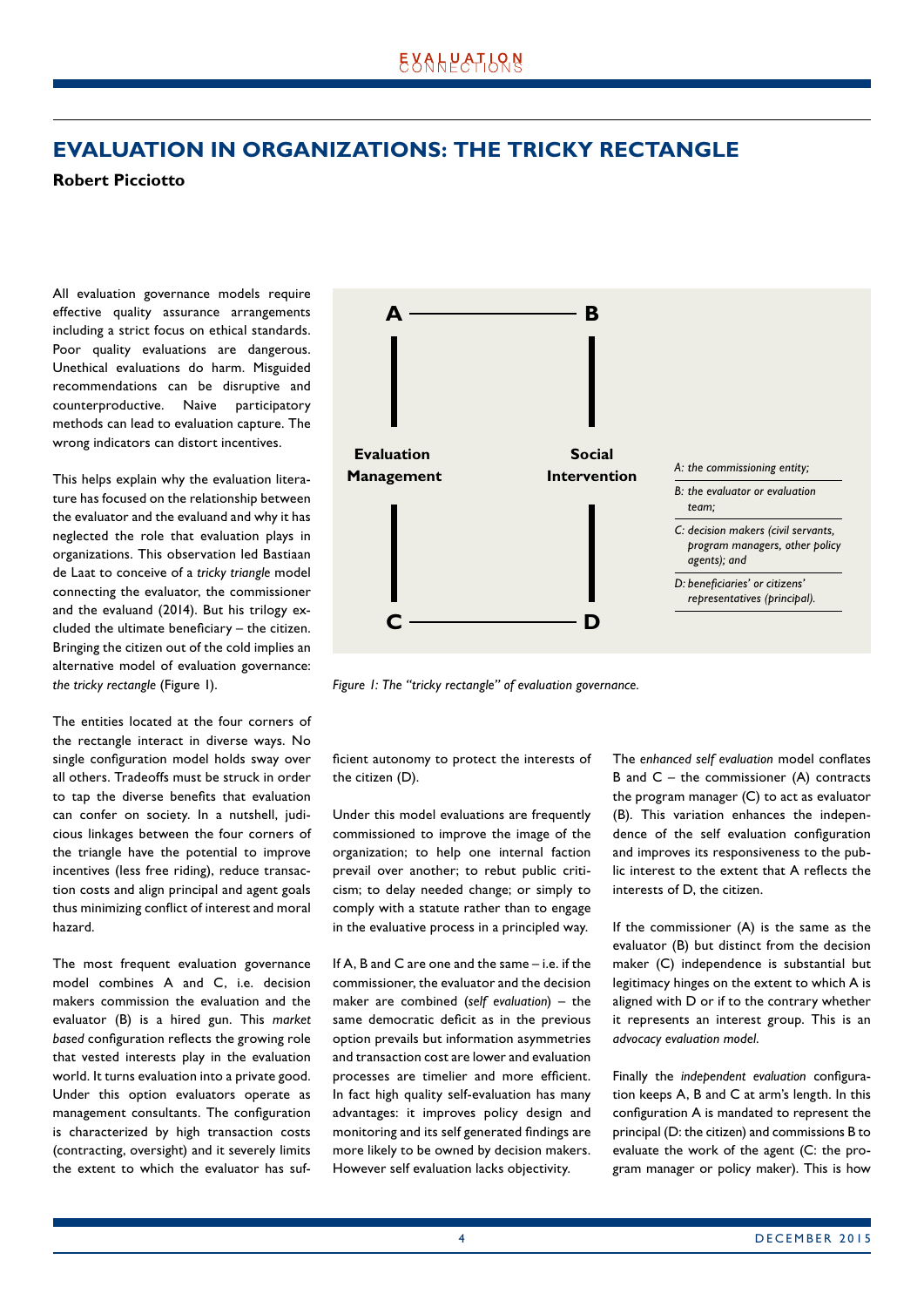## UXAHPATISN

parliamentary commissions and the General Accountability Office report operate.

Similarly at the World Bank, an Independent Evaluation Group reports to executive directors who represent governments and their citizens. This configuration protects evaluation independence without incurring isolation. The model minimizes information asymmetry and relies on the checks and balances that distribute authority between board and management so as to protect evaluation independence.

External evaluation cannot be equated with evaluation independence. The judgment of external evaluators may be impaired or threatened if their services are retained by the managers in charge of the activities being evaluated: fee dependence is a major threat to the integrity of the evaluation process. By contrast, internal evaluation units funded and controlled by a supreme oversight authority are protected from management interference through the checks and balances associated with democratic governance arrangements.

This said, independence on its own does not guarantee evaluation quality: relevant skills, sound methods, adequate resources and transparency are also required. Independent but incompetent evaluations can be misleading, disruptive and costly. On the other hand, evaluation quality without independence lacks credibility. This is why persons and entities that have reason to fear the outcome of an evaluation will frequently throw doubt on its independence.

The independent evaluation model can be combined with the enhanced self evaluation model thus tapping synergies. Just as accounting benefits from auditing self- evaluation benefits from independent evaluation. Program managers and policy makers often lack evaluation skills. They may have different interests and concerns than program beneficiaries. They may succumb to leaps of faith that lead to faulty or excessively risky decisions. They may be tempted to select evidence that supports their pre-conceptions.

Professional oversight of self evaluation by independent evaluation (facilitated by the enhanced self evaluation feature) improves the effectiveness of self- evaluation in ways

|                                           | Moral<br>hazard | <b>Transaction Costs/</b><br><b>Information</b><br><b>Asymmetries</b> | <b>Responsiveness</b><br>to the public interest                           |
|-------------------------------------------|-----------------|-----------------------------------------------------------------------|---------------------------------------------------------------------------|
| Market oriented                           | High            | Medium                                                                | Low                                                                       |
| Independent                               | Low             | Medium (for internal units)<br>High (for external units)              | High                                                                      |
| <b>Self Evaluation</b>                    | High            | Low                                                                   | Low                                                                       |
| <b>Enhanced Self</b><br><b>Evaluation</b> | Medium          | Medium                                                                | Medium                                                                    |
| <b>Advocacy</b><br><b>Evaluation</b>      | High            | Medium                                                                | Depends on nature<br>of the advocacy group<br>(faction vs. civil society) |

*Table 1: Quality of alternative evaluation governance models.*

similar to those that make internal auditing useful in the judicious implementation of administrative policies and procedures.

The relative advantages and disadvantages of the five configurations are displayed in the table above (Table 1).

No single configuration is ideal. A tailor made approach to the design of evaluation functions in organizations is desirable. The objective should be to minimize transaction costs, minimize moral hazard and ensure that the public interest is not sacrificed at the altar of evaluation utilization. From a democratic evaluation perspective the most appropriate governance configuration combines independent and self evaluation.

#### **Reference**

de Laat, B. (2014). The Tricky Triangle, *Connections,* March.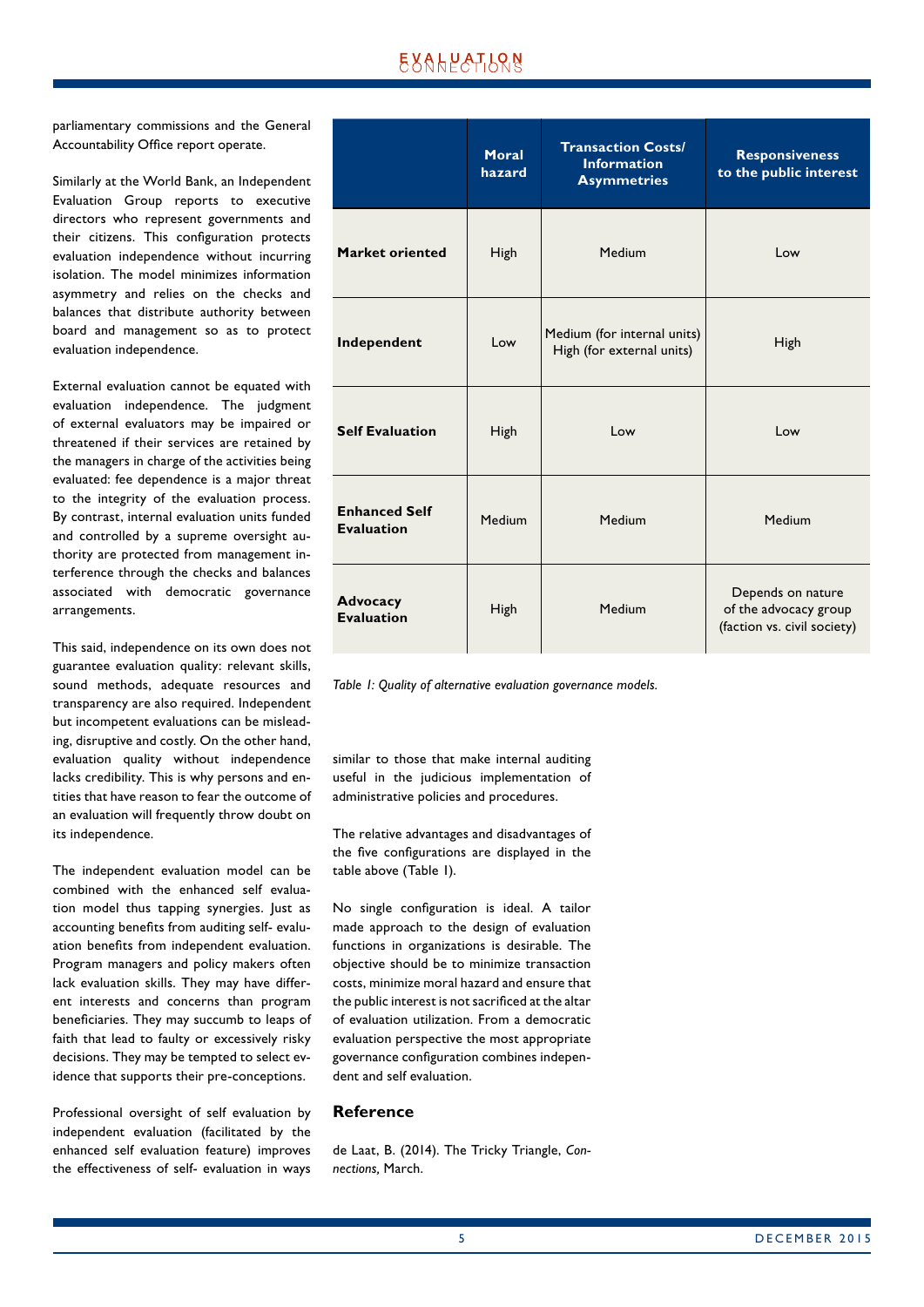## <span id="page-5-0"></span>**WHO DELIVERS EVALUATION CONTRACTS AND HOW MUCH DOES IT MATTER?**

#### **Anna Paterson**

In order to consider the effects of actors' incentives and constraints within a political system, the actors need to be identified. I began researching this article by trying to map the actors that are contracted to deliver UK government-commissioned development evaluations. I was struck by two things during these first steps that ended up consuming the entire article. First, in line with the established view of the development evaluation market, the range of actors involved in the delivery of evaluation was not large and there appeared to be a dominance of certain types of contractors. Secondly, when it came to searching for literature on the implications of the size of the market and of the types of actors within it, this appeared still to be under-researched.

The article was written in the context of a new approach in the UK Department for International Development (DFID) since 2011 whereby the evaluation function was embedded in spending units, aimed at increasing the quantity, quality and coverage of evaluations, including rigorous Impact Evaluations.<sup>1</sup> It followed there would be an increase in evaluation contracts to be delivered by external agents. DFID procures many large evaluations through the Global Evaluation Framework Agreement (GEFA), which allows access to a panel of pre-qualified suppliers. Meanwhile, in other UK government departments there are a variety of approaches to commissioning and managing external evaluation and many departments also conduct at least some of their evaluations in-house. (NAO, 2015)

There are different types of potential evaluation providers in international development, including Northern and Southern universities and for-profit and non-profit actors. Many of the actors that deliver evaluation contracts also deliver implementation contracts, but evaluation Terms of Reference do demand mechanisms to declare, prevent and manage direct conflicts of interest. Where before the 1980s, universities and non-profit organisations dominated development contracts, since the 1980s, for-profit firms have played a much bigger role. (Dickinson, 2005; Huysentruyt, 2011) There has been something of a blurring of the lines between universities, NGOs and for-profit contractors, since academics will often be part of teams set up by for profit firms or NGOs, many universities have set up profit generating consultancy arms, and some non-profit development think-tanks are quite academic in their work. I found little published work investigating differences and similarities in the range of contractors for international development evaluation compared to contractors commissioned to evaluate policies and interventions for other government departments, or comparing types of contractors used by different development agencies.

Since the new approach to evaluation, DFID has published two Annual Evaluation Reports in 2012–13 and 2013 –14 which list, and link to, evaluations published in those years. My brief analysis suggested that of these 52 evaluations completed and published<sup>2</sup> from 2012-14 (25 in 2012-13 and 27 in 2013–14), 31 (59.6 %) were led by consultancy firms, 12 (23.0 %) were conducted by individual consultants or teams of consultants with no clear affiliation to a larger firm,<sup>3</sup> 4 (7.7 %) by universities, and four by other types of agent.<sup>4</sup> DFID's procurement processes and Evaluation Strategy are committed to widening the market of evaluation suppliers by 'procuring evaluations from a range of providers located in the global North and South'. (DFID, 2014a) However, DFID's own analysis has shown that there

has been limited competition for the majority of bids in the GEFA and a dominance of Norther actors. (DFID, 2014b) In spite of DFID's and other development partners' attempts to build the development evaluation market the supply of service providers has remained thin both in the UK and worldwide (DFID, 2014c)

What do the thinness of the international development evaluation market and the types of suppliers within it mean for evaluation processes or outcomes? The answers to these questions appear unclear based on current research, data and analysis. DFID has certainly considered the implications of over-reliance on Northern evaluators and is committed to building the capacity of Southern evaluators. However, there are other possible implications that deserve attention.

A number of studies have identified relationships between the different incentives of different types of contractors and performance in government contracts. One study that modelled these relationships for implementation contracts in international development found that organisational identity of contractors had important effects on bidding processes, on the flexibility to deliver a specified design versus adherence to the contractor's own prior preferred course of action, and on dimensions of contract performance and cost. (Huysentruyt, 2011) There is room for further investigation of the role of contractor type in evaluation contracts specifically.

The dimensions of interest in such an investigation might include, for example, the highly valued, but complex and often poorly defined, aim of independence. (Mayne, 2012) There have been studies that look at the

4. Three by other development partners, and one apparently by a DFID call-down resource centre.

<sup>1.</sup> These new evaluations would complement and provide data for the Independent Commission on Aid.

<sup>2.</sup> One further evaluation was completed but not published for reasons of sensitivity.

<sup>3.</sup> Although one of these was produced by an individual consultant using material produced by a larger consultancy firm.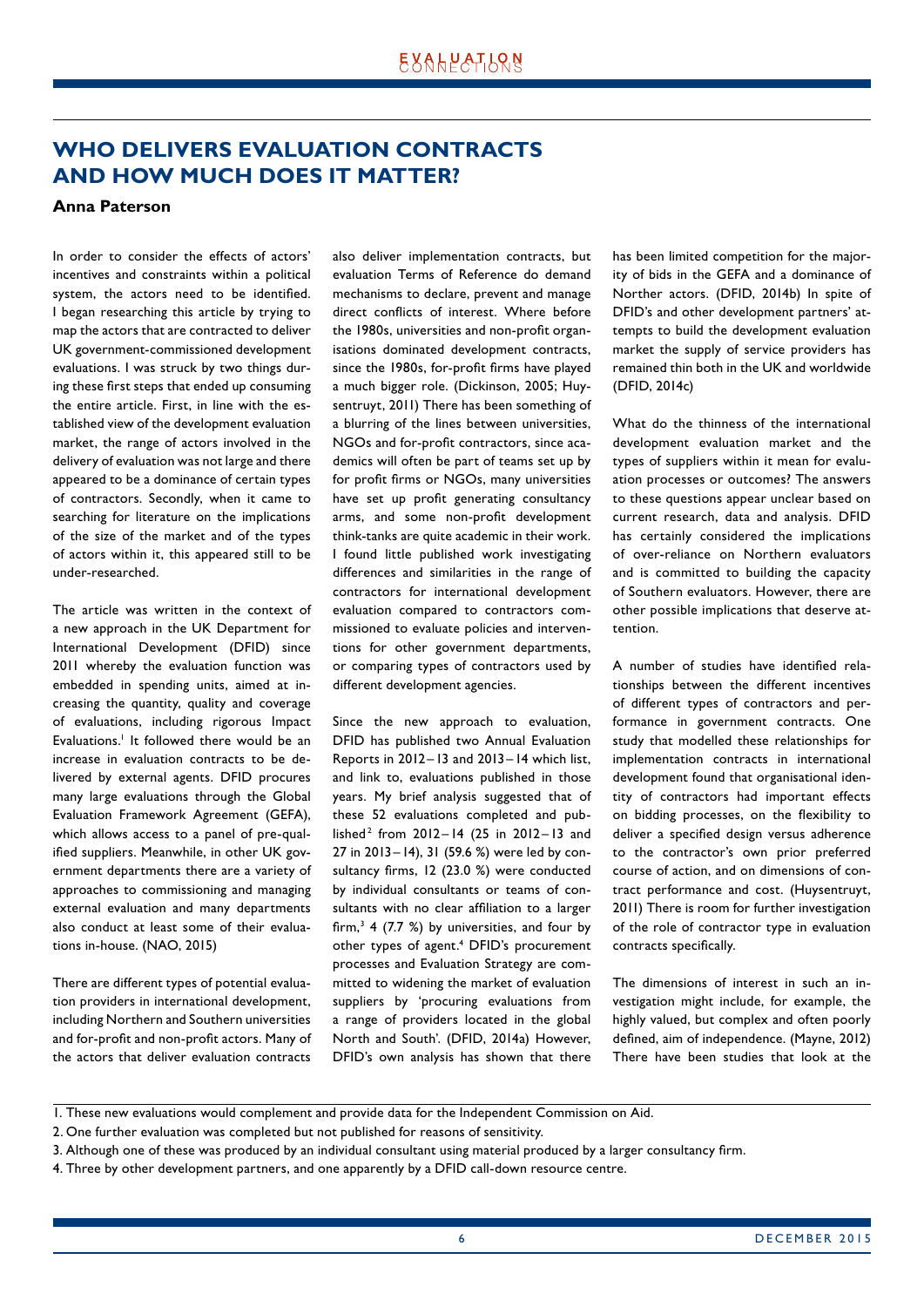trade-offs between managerial independence and operational use and usefulness of evaluation units in development agencies. (Foresti, 2007) It is likely that similar trade-offs apply between types of evaluation contractors. Indeed, studies and analyses of evaluations in other UK government departments have suggested that academic evaluators may be seen as more independent but more aloof and less able to provide timely findings to maximise utilization, whereas consultant evaluators might be more delivery focussed and closer to practitioners but may also be less critical. (Salisbury et al., 2011; Dixon, 2015) This is echoed in some development literature suggesting that the effects of factors such as the need to win future work and the repeated interaction between, and mutual dependence of, consultants and commissioning units should at least be explicitly considered and unpacked. (Copestake and Williams, 2014)

Another area of potential consequence involves the possible relationship between the types of evaluation contractors in the market and the ability to deliver different evaluation methods. Studies of evaluations in other departments have suggested relationships between contractor type and method, with management consultants being more associated with shorter 'formative evaluations' and university led evaluations with more robust multi-centre trials over several years. (Salisbury et al., 2011) Many of the skills required to deliver robust impact evaluations are more likely to be found amongst specialised academics and indeed DFID supports Impact Evaluations through a number of dedicated initiatives such as the International Initiative for Impact Evaluation (3ie) and the Abdul Lateef Jamil Poverty Action Lab (JPAL). But as noted above, in international development there has been a blurring of the lines dividing academics from other types of evaluators and this may have implications for the way academically rigorous evaluation methods are delivered.

This short reflection has yielded more questions than conclusions, but it does suggest that the characteristics of those who deliver evaluations may be important in ways that we have not fully researched or understood. Further research and analysis in this area would help to build upon a small but growing body of work that considers the micro politics of relations between donors and other stakeholders. (Copestake and Williams, 2014; Andersen, 2015)

#### **References**

Andersen, O. W. (2014). Some thoughts on Development Evaluation Processes, of Befani, B., Barnett, C. and Stern, E. (eds.) *Rethinking Impact Evaluation for Development*, IDS Bulletin, Volume 45, Number 6, UK: Wiley Blackwell, pp. 77-84.

Copestake, J. and Williams, R. (2014). *'Political Economy Analysis, Aid Effectiveness and the Art of Development Management'* Development Policy Review 32 (1).

DFID Evaluation Strategy 2014–19 (June 2014a), p. 10.

DFID Evaluation Strategy 2014–19 (June 2014c) p. 10.

DFID (February 2014b) *Rapid Review of Embedding Evaluation in UK Department for International Development*, p. 53.

Dickinson, L. A. (2005). *'Government for Hire: Privatising Foreign Affairs and the Problem of Accountability under International Law'* (pp. 135– 235). William and Mary Law Review Vol. 47.

Dixon, A. (2015). *'We need Critical Friends and Robust Challenge, Not Aloofness and Separation'* (p. 221). Blog-post on the Policy Innovation Research Unit blog, London School of Hygiene and Tropical Medicine http:// blogs.lshtm.ac.uk/piru/2015/05/12/we-needcritical-friends-and-robust-challenge-notaloofness-and-separation/.

Foresti, M. (2007). *A Comparative Study of Evaluation Policies and Practices in Development Agencies*, Overseas Development Institute (ODI) and Agence Francaise de Development (AFD).

Huysentruyt, M. (2011). *Development Aid by Contract: Outsourcing and Contractor Identity*, London School of Economics & Stockholm School of Economics.

Mayne, J. (2012). *'Independence in Evaluation: The Role of Culture'* in Barbier, Jean-Claude & Hawkins, Penny (eds.) (2012). Evaluation Cultures: Sense-making in Complex Times, Comparative Policy Evaluation, Vol 19.

National Audit Office (2013). *Evaluation in Government*, Cross-government Report, NAO, UK.

Salisbury, C. et al. (2011). *'Making the Most of Evaluation: A Mixed Methods Study in the English NHS.'* Journal of Health Services Research & Policy Vol 16 No. 4, p. 221.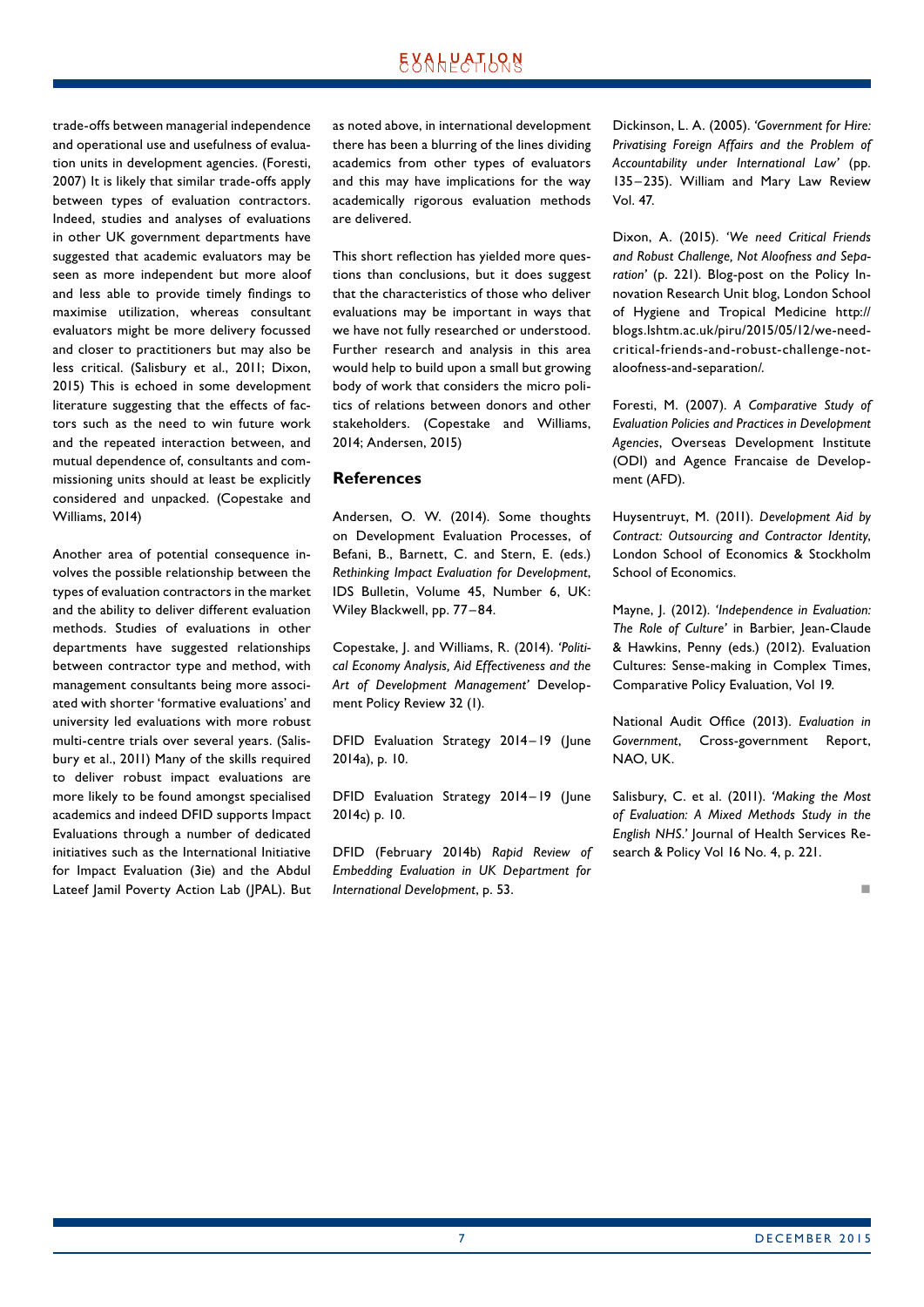## <span id="page-7-0"></span>**AN EVALUATOR'S PERSPECTIVE: IMBALANCES OF POWER IN EVALUATION DESIGN AND IMPLEMENTATION**

#### **Chris Barnett**

The importance of the relationship between 'commissioner' and 'evaluator' is often underplayed within the evaluation process – and yet these very dynamics can fundamentally affect the rigour and use of the evaluation findings. Poor evaluation design is frequently attributed to technical inadequacies and capacity constraints; evaluators not choosing the right methods, or not having the capacity to apply them rigorously. Indeed much of the debate over the past decade has focused on methods and ways to improve rigour (e.g. Savedoff et al., 2006; White, 2009), and with far less attention on the politics of the evaluation process. In this brief article, I share some observations on why we need to think more carefully about the different interests and asymmetries between commissioner and evaluator.

Apart from the well-documented drive towards experimental and quasi-experimental methods, even work that has argued for a more *appropriate* use of methods (e.g. Stern et al., 2012) has tended to focus more on the conceptual and methodological challenges – and remains largely silent on the trade-offs that take place during the evaluation process itself. While others have taken up this challenge in the past – such as the link between methods, resource and time constraints (most notably Bamberger et al., 2006) – there is still a lack of emphasis on how the real life process of commissioning, plus the different stages of an evaluation, are subject to all kinds of distortions. This is less from a methodological, managerial or practical point of view, but rather one where distortions are driven by political interests, institutional incentives and the workings of a dysfunctional evaluation system (Michaelowa and Borrmann, 2006; Andersen and Broegaard, 2012; Andersen, 2014).

These are not minor considerations. Indeed, the disconnection between 'client' and 'supplier' should not be underplayed as this can significantly affect evaluation findings. For example, a meta-analysis of CGIAR ratesof-return studies (Walker et al., 2008) notes that *external* consultants tended to be overly optimistic (or *insiders* were overly pessimistic) about the impact of technological change (Alston et al., 2000). Clearly, it was more than just methodology that led to this systematic bias. In another example, Walker et al (2008) cites how donors tend to be willing to fund impact assessments on 'hot topics' and that this can result in under-resourcing assessments in more conventional areas. Such biases arise not from individual choices that occur in isolation, but through the institutional processes, interests and incentives embedded within them.

More often than not, the objectives and interests of the different actors in the evaluation process are not fully aligned. This is often exacerbated by traditional procurement and managerial practices. For example, many procurement models used for commissioning evaluations cause fundamental information asymmetries at each stage of the design process. Whereas the literature and evaluation guidelines assume that evaluation design occurs as a one-off 'event' wholly under the control of the evaluator, this is untrue. The reality is that most (especially donor-led) evaluations are procured through competitive tendering processes where design occurs at a number of stages with different actors; each with different interests, and each artificially separated from the dialogue needed to resolve these differences.

Typically, there is a pre-tender stage which involves developing the specification in the

form of a Terms of Reference. But here, the commissioner *works in isolation* from the evaluator let alone the evaluand. Then, there is a proposal stage, where the evaluator *works in isolation* from the commissioner. It is often not until a third (and subsequent stages, if there is extensive negotiations), that that the commissioner and the evaluator (plus other stakeholders) finally come together in a process where the commissioner holds all the cards. By then, it is usually too late to alter many of the fundamental parameters and choices made around evaluation questions, design choices, and resources – even though this is the first time that the different interests of the commissioner, implementer and evaluator are brought together and surfaced. Throughout the process there is a perverse incentive for the evaluator not to walk away or raise fundamental issues.

Current commissioning processes lead to wild mismatches of client-supplier expectations. In one example I know, the evaluator's estimates of the resources necessary to implement the evaluation were some fifteen times the actual resources available! Clearly the commissioner's expectations in this particular case were out-of-kilter with the realities of the assignment. More often than not however, differences of expectation and interest are concealed – with design considerations overlooked in order to reach timely agreement about price or scope leading to inevitable frustrations and misunderstandings about delivery and quality later on in the evaluation process.

Over and above the problems associated with mismatched expectations, lack of transparency can lead to systematic bias. Where the commissioner is in charge of the programme being evaluated, the imperative

<sup>1.</sup> This seems counterintuitive, as one might have expected insiders to overestimate rates of return. The suggestion in Walker et al. (2008) is that in this particular case, outsiders were less familiar with the interventions and thus overoptimistic in their assessments, perhaps in part due to incentives to extend their employment. In other circumstances, it may be that outsiders are more pessimistic, but this example only serves to further reiterate the need for more understanding of the systematic bias that results from different commissioner-evaluator arrangements.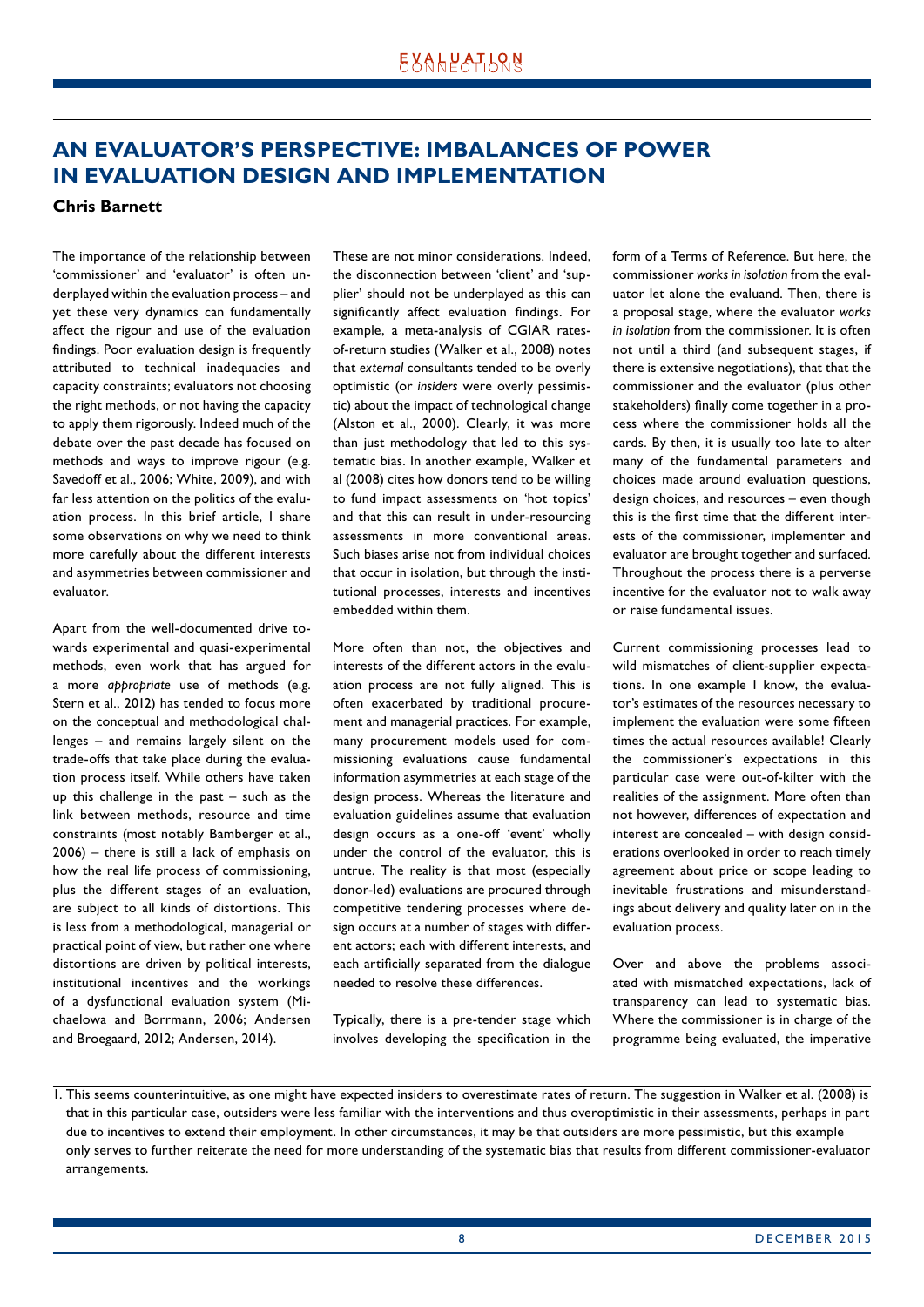of robust evaluative evidence may conflict with incentives for continued programme support and self-legitimisation. This can lead to overoptimistic 'success claims', the selective use of evidence and a reluctance to offer recommendations to cancel programmes or change them.

For these reasons, there is a need to focus on better transparency and alignment of the differing interests of commissioner and evaluator, including dealing with information asymmetries at different stages of the evaluation process. The "blueprint" mentality whereby evaluations can be fully specified upfront, procured and then simply implemented is not conducive to evaluation excellence. This is all the more so given the growing complexity of interventions, the prevalence of partnerships, and the dynamic and fragile contexts in which they operate. Evaluations are rarely uniform or standardised and can't be procured in the same way as one might do for office chairs, or a financial audit. There are too many unknowns, too much complexity, and too many trade-offs that need to be decided during the course of the evaluation – but more than that, evaluations are political, with different stakeholders having vested interests in the eventual findings.

It is therefore time for a fundamental rethink. Firstly, around the way evaluation is commissioned and procured so as to deal with the information asymmetries between commissioner and evaluator. Indeed, we are starting to see some progress with new ways of operating, such as early market engagements, an increased use of evaluability assessments, plus two-stage evaluations (where the first inception stage helps draft or revise the terms of reference for the second stage). These are all attempts to reduce the antagonistic relations between commissioners and evaluators, and resolve market dysfunctions where commissioner and supplier's expectations are mismatched. Secondly, we need some new thinking on more agile modes of management that could be applied to the evaluation process  $-$  i.e., providing structures and processes whereby the commissioner and evaluator can make adjustments as expectations and interests become better aligned over the course of an evaluation while respecting the independence of the evaluator.

And lastly, and perhaps where we have seen least progress so far, is the need for renewed thinking about the governance arrangements for evaluations: How do we best mediate different interests, and in such a way that it protects and enhances the credibility, independence and the usefulness of findings? And, how can this consider stakeholder interests beyond the commissioner-evaluator relationship?

#### **References**

Alston, J. M., Chan-Kang, C., Marra, M. C., Pardey, P.G. and Wyatt, T.J. (2000). *A metaanalysis of rates of return to agricultural R and D ex pede herculem?* Research Report 113, IFPRI, Washington DC, USA.

Andersen, O. W. and Broegaard, E. (2012). The political economy of joint-donor evaluation, of *Evaluation* 18(1), Sage Publications, pp. 47–49.

Andersen, O. W. (2014). Some thoughts on Development Evaluation Processes, of Befani, B., Barnett, C. and Stern, E. (eds.) *Rethinking Impact Evaluation for Development*, IDS Bulletin, Volume 45, Number 6, UK: Wiley Blackwell, pp. 77 –84.

Bamberger, M., Rugh, J., and Mabry, L. (2006). *Real World Evaluation: Working under Budget, Time, Data, and Political Constraints*, Sage Publications.

Michaelowa, K. and Borrmann, A. (2006). Evaluation Bias and Incentive Structures in Bi- and Multilateral Aid Agencies. *Review of Development Economics*, 10(2) pp. 313 –329.

Savedoff, W. D., Levine, R. and Birdsall, N. (2006). *When will we ever learn? Improving lives through impact*, Evaluation Report of the Evaluation Gap Working Group, Center for Global Development, Washington, USA.

Stern, E., Mayne, J., Befani, B. Stame, N., Forss, K. and Davies, R. (2012). *Developing a broader range of rigorous designs and methods for impact evaluations*, Final report, DFID, UK.

Walker, T., Maredia, M., Kelley, T., La Rovere, R., Templeton, D., Thiele, G. and Douthwaite, B. (2008). *Strategic Guidance for Ex Post Impact Assessment of Agricultural Research*, Prepared for the Standing Panel on Impact Assessment CGIAR Science Council, June 2008.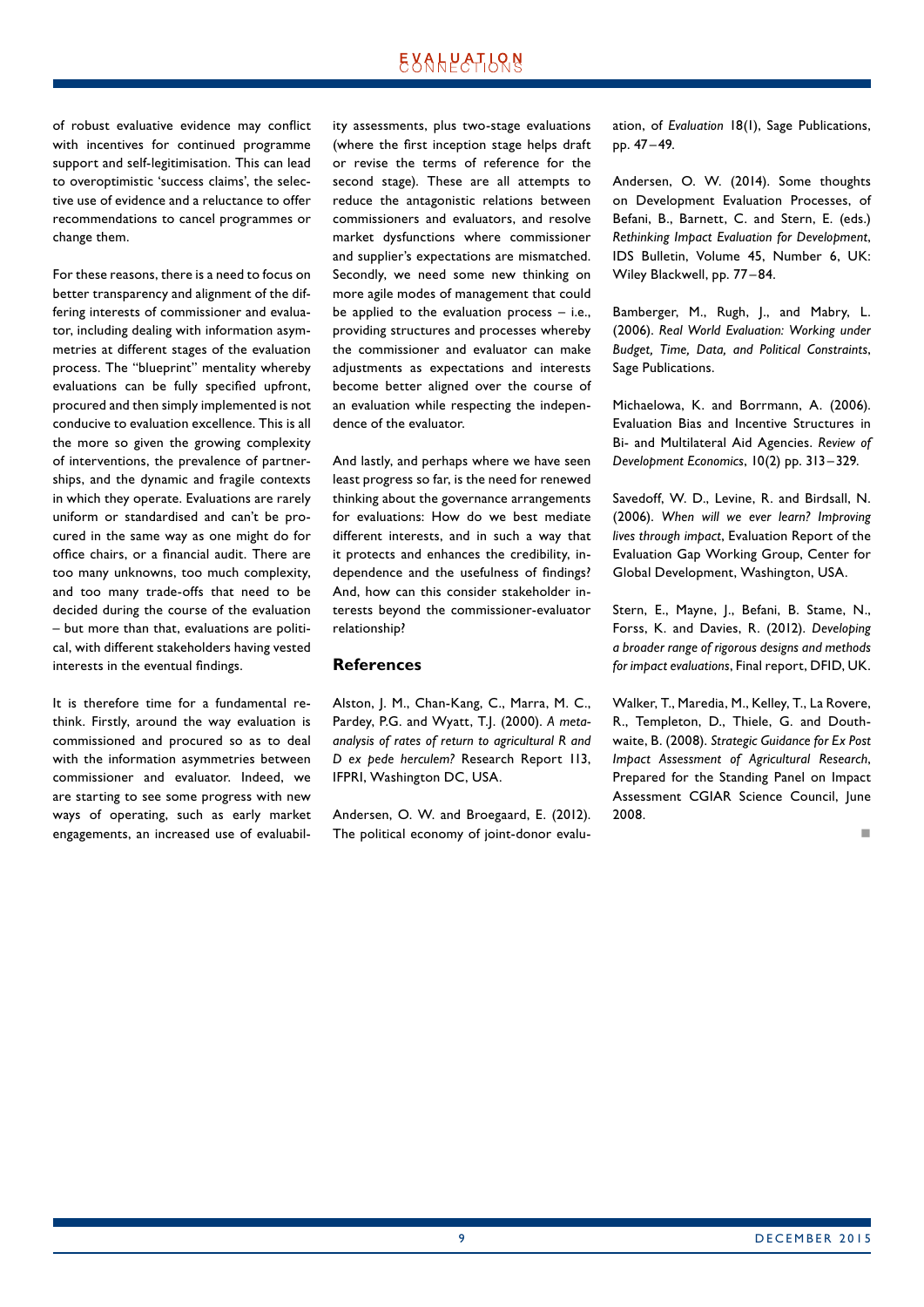## <span id="page-9-0"></span>**THE DIFFICULT ENCOUNTER BETWEEN EXPERIMENTAL EVALUATION PROCESSES AND STAKEHOLDERS' INTERESTS**

#### **Agathe Devaux-Spatarakis**

The growing use of Randomized Controlled Trials (RCTs) has elicited an abundant literature regarding their operational relevance, their ability to address causation and their compliance with ethical standards. (Donaldson and Christie, 2005) This brief article raises another concern: the effect of RCT processes on the relationship between evaluators and stakeholders, e.g. project managers and policy actors. What happens when RCT protocols are deployed in the field?

This article addresses this issue. It is grounded on empirical data from an unpublished PhD research on the use of RCTs in France between 2006 and 2013. It demonstrates that RCTs can be studied as a social institution. From a constructivist perspective RCTs are a set of rules, resources and roles that are shaped in turn by the reactions of those who are subjected to RCT practices rules. The research summarized here included fifteen cases studies of RCT interactions with different stakeholders and the impact on evaluation results. Three distinct phases structured the analysis: inception, implementation and use.

The first focus of our inquiry was the *inception* phase of RCTs. In France, the majority of evaluators practicing RCTs are academics. They are eager to adopt a method which only started to be used in France in 2006. It promises unambiguous tests of microeconomic theories following scientific protocols and enables evaluation practitioners to publish in highly ranked scientific journals. Hence, evaluators are mostly pursuing a scientific interest in the conduct of RCTs which enjoy the additional advantage of benefiting from generous public funding.

Most of the experiments reviewed for this article were funded by the French government through bidding processes open to joint applications by project managers and evaluators. Project managers had an incentive to become involved since the RCT dimension helped to trigger funding for their projects and enhance the likelihood of future funding. Equally evaluators adopted the RCT approach since it increased their chances of being selected and many of their academic colleagues perceived it to be a gold standard.

Although some project managers had prior associations with experimental evaluators and shaped their project jointly with them from the start, many others had to shop around in order to find evaluators qualified to carry out RCTs and convince them to team up. In many cases the managers and their evaluator partners were unfamiliar with the detailed technical requirements of RCTs so that the project designs failed to include enough beneficiaries to achieve statistical validity and/or were structured in ways that failed to strictly control the implementation of the project.

The *implementation* phase brought forth conflicts related to different expectations about the conduct of experiments. These were revealed as two prerequisites of RCT protocols were implemented: (i) random allocation of the treatment and (ii) control of the treatment itself. First and foremost programme managers, being used to tailor the social intervention to fit the distinct needs of intended beneficiaries, viewed compulsory random allocation of a standard package of services as a denial of their expertise and a hindrance to the quality of service delivery.

Therefore, rather than complying with RCT protocols they often chose to provide access to the treatment to all eligible members of the public and exercised flexibility in treatment of individual cases. This approach, while ethical, undermined the scientific validity of the experiment.

Another prerequisite of statistical validity for RCTs hinges on identifying a sufficiently large number of potential beneficiaries and mobilizing them to observe the RCT protocols. Fulfilling this condition proved hard to do since not all individuals allocated to the

"test" group chose to accept the treatment or comply with its protocols. Thus in many experiments, even if the original design included a sufficiently large cohort, a substantial part of the public turned down the opportunity to participate in the experiment. This was not a surprise to project managers, as disadvantaged citizens are often difficult to reach and new interventions often need adjustments and time to induce their participation.

Yet another dimension of conflict between RCT principles and the reality of field practice had to do with control of treatments. Although most interventions were properly framed at the outset many either evolved as the experiment took place or were changed to meet the distinctive needs of the agents who delivered the intervention. In a nutshell, for a wide variety of reasons, none of experiments examined by this research followed the scientific protocols planned by the academic evaluation team. Of course the discrepancy between experimental protocols and the ways experiments actually unfold in the field has been underlined in the literature even for the most celebrated examples in the use of RCTs for social research. (Faulkner, 2014; Rodrik, 2008)

Inevitably the interpretation of results from flawed experiments proved problematic. Rigorous scientific standards were hard to meet due to small cohorts and contamination between the two groups. In the cases under study, results were only produced after a long process of analysis and sophisticated statistical treatment. More often than not they were considered as partially valid, and in need of confirmation through further experiments. Thus the interventions failed to generate valid and useful policy recommendations.

Project managers did not benefit from the approach since the experiments did not allow them to make use of results in real time so as to adapt their practices in light of experience.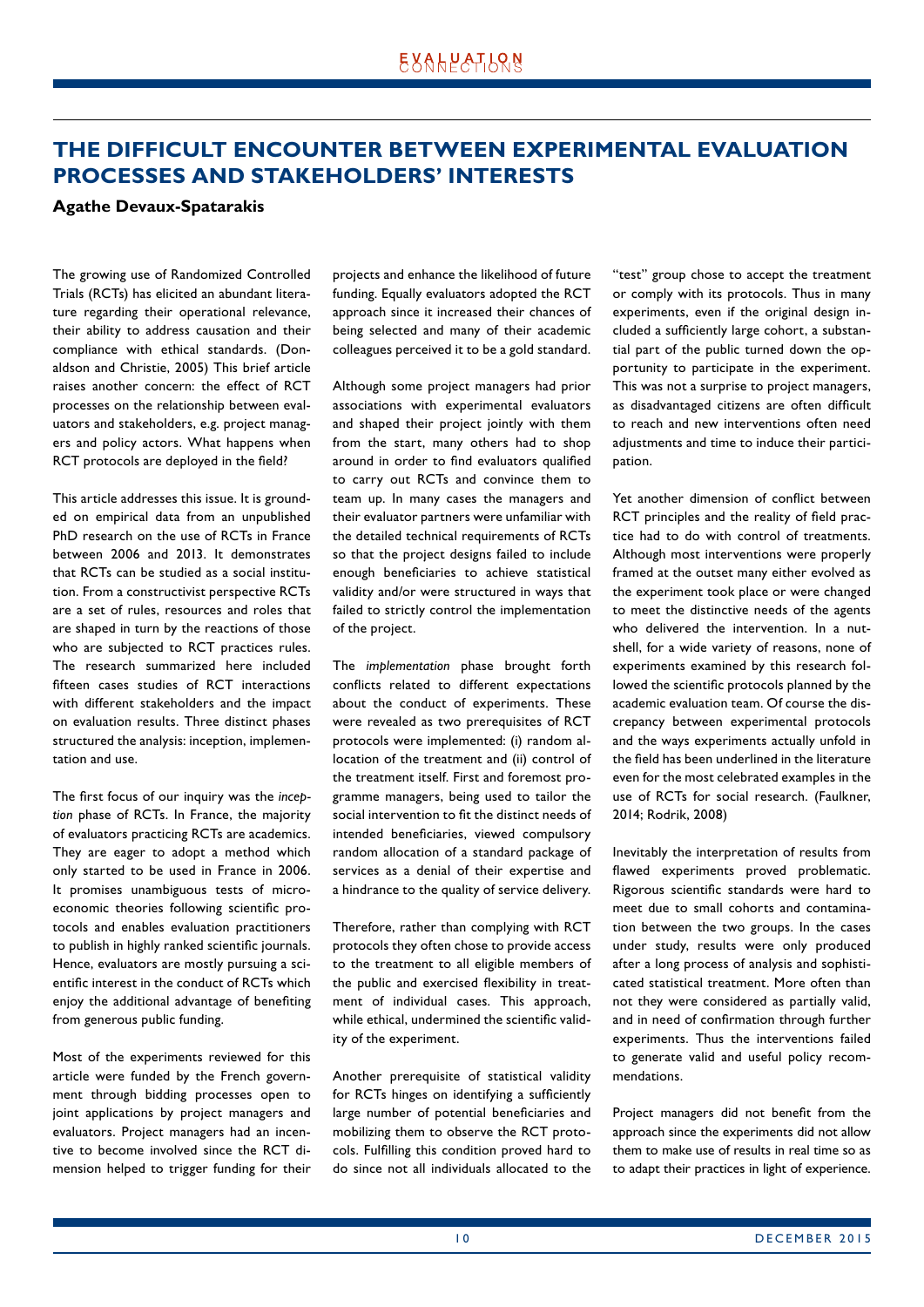## **EXALPATLQN**

<span id="page-10-0"></span>They also realized that they had unrealistic learning expectations from RCTs as they were expecting to get a comprehensive understanding of the programme in context, whereas RCT results were only focused on one aspect of the intervention that could be accurately assessed by this method. (Rodrik, 2008)

Positive results led to generalization only when the intervention did not disturb current implementation practices. Negative results led to the end of the programme when politicians lost interest in the intervention due to new political priorities, or because in the first place, the aim of the experiment was to demonstrate the inefficiency of the intervention and win an ideological debate.

In conclusion our findings suggest that the RCT 'scientific' method can only be strictly applied where policy actors have a deep understanding of RCT requirements. Furthermore learning expectations should be made coherent and interventions should be shaped accordingly. Unless these preconditions are met major questions as to the capacity of RCTs to accurately account for the impact of public action in the real world and to feed policy learning will linger.

#### **References**

Deaton, A. (2010). Instruments, Randomization, and Learning about development, *Journal of Economic Literature*, 48, pp. 424 –455.

Donaldson, S., Christie, C. (2005). The 2004 Claremont Debate: Lipsey versus Scriven. Determining causality in program evaluation and applied research. Should experimental evidence be the gold standard? *Journal of Multidisciplinary Evaluation*, 3, pp. 60 –77.

Faulkner, W. (2014). A critical analysis of a randomized controlled trial evaluation in Mexico: Norm, mistake or exemplar?, *Evaluation*, 20(2), pp. 230–243.

Rodrik D. (2008). The new development economics: We shall experiment, but how shall we learn, *Brookings Development Conference*. n

## **EVALUATIONS AS BASIS FOR BUDGET DECISIONS**

#### **Per Øyvind Bastøe and Øyvind Eggen**

When the current Norwegian government took office in 2013, an expressed intention was to '*carry out systematic evaluations that will directly affect budget decisions, and facilitate full transparency regarding the scope, implementation and impacts of Norwegian development policy'*<sup>1</sup> .

In this article we will – from our position in the Evaluation Department – explore if this is a realistic expectation, with a particular emphasis on evaluations that directly affect budget decisions. As we will describe below, past experiences are not very encouraging when it comes to deliver on this intention. However, some lessons may be drawn regarding what it will take to meet the expectation.

#### **Past experiences**

As discussed in an earlier article evaluation and budgeting can be linked in different ways and in different stages of the budget process. Evaluations can be used to point at needs, to provide information on proposals, to analyze processes and to get information of the results of the budget spending (Bastoe, 1999). In a World Bank paper on the connection between evaluation and budgeting, Marc Robinson concludes that "unfortunately, the potential value of evaluation as a budgeting tool has not been realized in practice. In part, this is because evaluation has often not been sufficiently tailored to the needs of budget decision makers" (IEG, 2014). Our experience suggests that evaluations in development cooperation mostly serve to facilitate improvement *within* ongoing or future aid interventions rather than to guide the allocation *between* different interventions.

A review of the Norwegian Government's 2015 budget proposal for the Ministry of Foreign Affairs demonstrates the limited relevance of evaluations in budget allocations. The almost 200 page document mentions evaluations and evaluation findings 31 times, mostly in general terms. Encouraging, 10 of the references concern intentions to increase the use of evaluations. References to specific evaluation findings mostly focus on the positive findings, apparently to legitimize rather than to guide budget allocations.

#### **What would it take to meet the expectation?**

In our efforts to facilitate better use of evaluations, we believe that more importance should be attached to decisions made very early in the evaluation process. Attention is usually primarily given to what happens between developing the ToR and the presentation of the final report. This is natural as it is the most labor-intensive phase of an evaluation. However, based on experiences, we believe that relevance and utilization of

1. Political platform for a government formed by the Conservative Party and the Progress Party, Sundvolden, 7 October 2013. Available at https://www.regjeringen.no/no/dokumenter/politisk-plattform/id743014.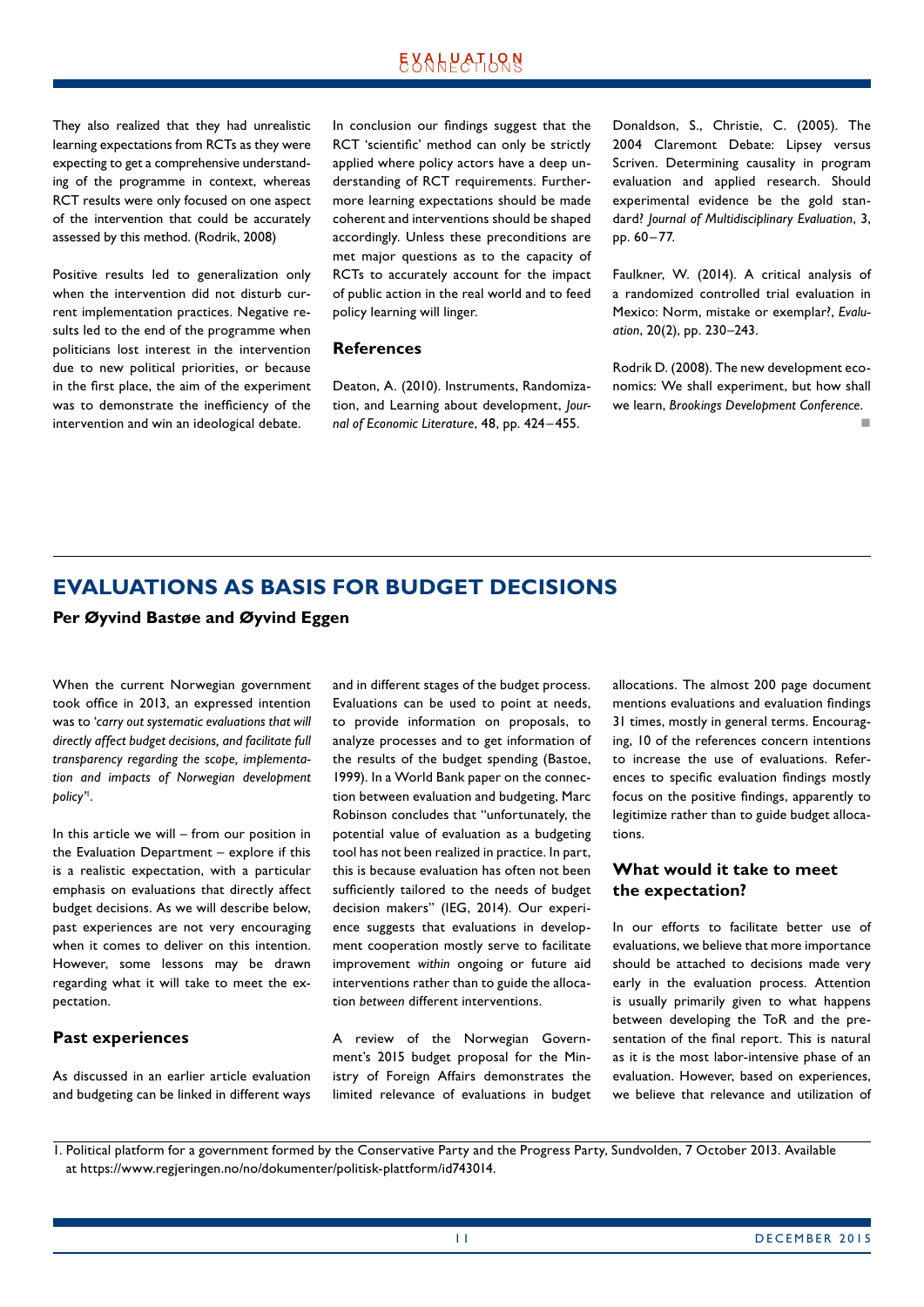evaluations are to large degree determined by strategic choices made well before even starting to develop a ToR. Careful consideration of what, when and how to evaluate may be crucial for the effective use of evaluations. This should be based on good knowledge of both policy and budget processes and in close dialogue with the relevant units - not necessarily to reach consensus, but rather to explore knowledge gaps related to budgeting.

#### **What and when to evaluate**

As a starting point, it is also important to understand cultural aspect and "beliefs" among decision-makers. There are institutions and interventions, for which funding is determined by many factors more or less unaffected by evaluation results – e.g. political champions, foreign policy interests, or simply that the institutions and interventions in question are considered the only one 'available' for the government if it wants to pursue certain objectives. They are like "sacred cows", almost untouchable. In such cases evaluations are probably not likely to make a difference, at least not in terms of budget allocations. In Norwegian development cooperation, due to historical reasons and political ties, this seems to be the case for certain UN organizations and certain NGOs. In broad terms, the allocation of aid funds for some organizations seems to be unaffected by their performance and ability to achieve results. To meet the government's evaluation expectations of evaluations with budgetary consequences, one should perhaps not even attempt to evaluate these institutions and interventions. Alternatively, one should evaluate for other purposes than influencing budgets.

The room for evaluations to make a difference may also depend a lot on timing. At the most basic level, in a program evaluation, the best time may be well before decision makers start the discussions about prolonging into a new multi-year agreement. This is an argument against the typical ex-post evaluation, often happening at the end of, or just after a program period, where an informal decision on continuation or not are already made – however, ex-post evaluations are key to accountability for results, which again may be a key dimension in some budgetary processes. Mid-term evaluations might perhaps be a better timing when it comes to relevance for budget allocations. One challenge in this regard is that the cycle of budgetary processes – or at least the window of opportunity for evaluations to make a difference – may be well shorter than typical evaluations.

Timing is also relevant in broader terms, as shifting political interests may influence the possibility for evaluations to make a difference. Two recent examples are the evaluations of the Norwegian private investment fund (Norfund) and of the support to primary education through Unicef and the Global Partnership for Education (GPE). They are all among the largest recipients of Norwegian aid, and already among the 'sacred cows' mentioned above. Both evaluations have expressed doubts about the relevance and/or effectiveness of these organizations. However, there is no indication that the evaluations will affect the budget allocations – at least not in the short time perspective. This may perhaps be explained not only by key staff in the Ministry having close affiliations and strong confidence in these organizations, but also that trade and investment, and primary education for girls are among the two highest priorities for the current government, and there is simply few other alternatives available for the government to channel large funds towards these objectives.

An example of good timing may be our recent Myanmar baseline study, emphasizing the critical lack of contextual analysis in Norwegian aid to Myanmar. This is one of the evaluations that have sparked most interest with many positive spinoffs and possible effects on future budget allocations. Given the relatively low costs, it has given a lot of value for money. The explanation may be the timing. Norway has recently engaged heavily in Myanmar and key actors seem very eager to do things right, and as the programme is still in its very early stage it is not too late to make changes.

#### **Tentative conclusions**

Based on this brief reflection on experiences related to the relevance of evaluation for budget allocations we claim that it is important to pay attention on the early decisions about what and when to evaluate. Those decisions are worth more attention than today, where one tend to focus more on issues relating to decisions made later in the process, such as the ToR, the organization of the evaluation, the choice of evaluators etc. This also implies making choices about what *not* to evaluate – and certainly not to evaluate anything only because the program cycle suggests so and stakeholders expect it. It also involves having to accept that in some cases, forces are too 'strong' for evaluations to make a difference anyway.

#### **References**

Bastoe, P. O. (1999). *Linking Evaluation with Strategic Planning, Budgeting, Monitoring and Auditing*. Chapter in Richard Boyle and Donald Lemaire (eds). Building Effective Evaluation Capacity. Transaction Publishers.

Robinson, M. (2014). *Connecting Evaluation and Budgeting*. ECD Working Paper. Independent Evaluation Group. World Bank.

n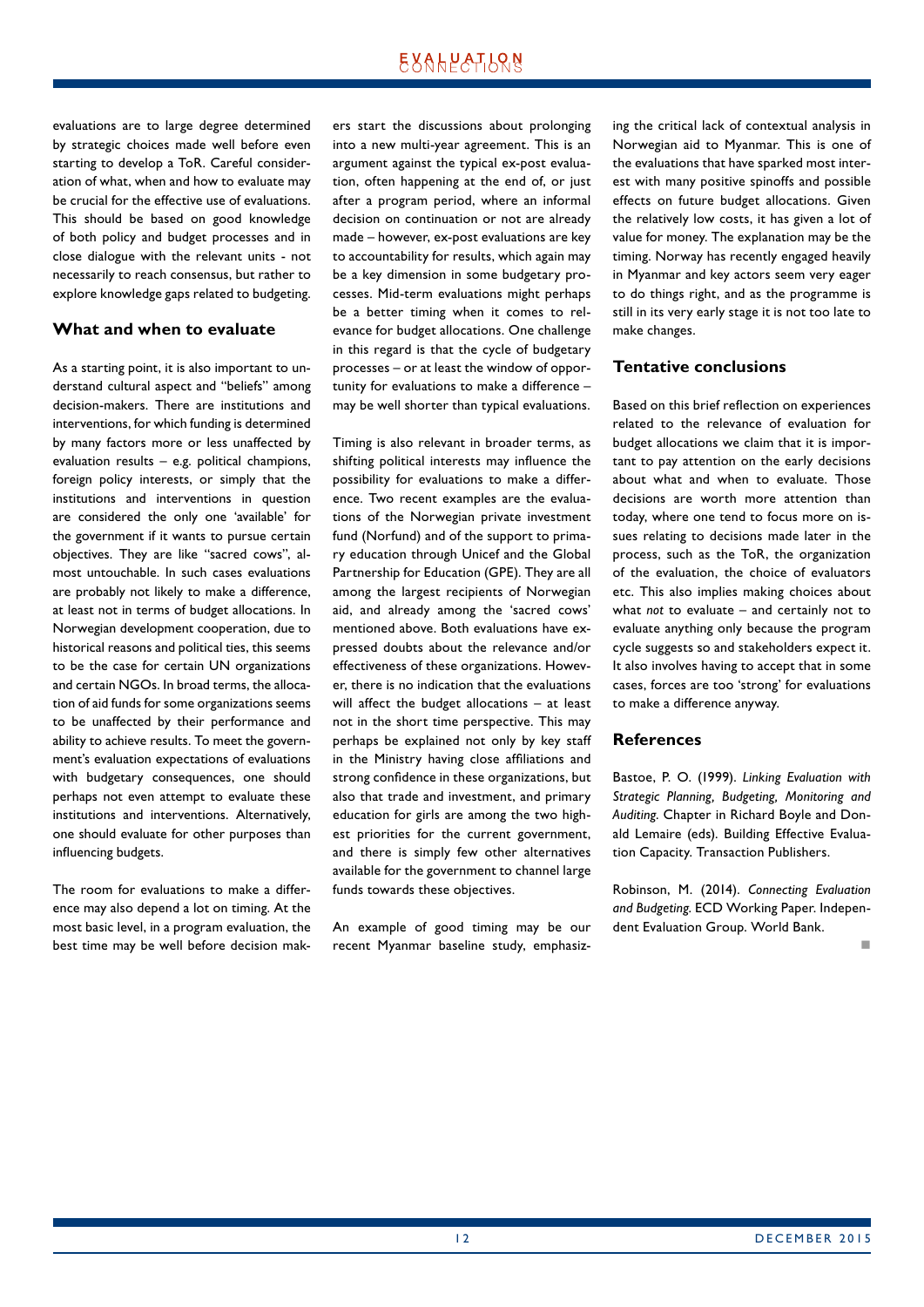## <span id="page-12-0"></span>**THE POTENTIAL ROLE OF CONSEQUENTIAL VALIDITY IN EVALUATION**

**Sebastian Lemire**

Validity is a perennial topic in evaluation. Most recently, Chen, Donaldson and Mark (2011) co-edited a special edition on "validity in outcome evaluation – advancing new ideas in both theory and practice of validity investigations". In their respective contributions, Stewart Donaldson and Jennifer Greene advocated increased attention to evaluation use in validity investigations. Responding to this call, this brief article proposes a stronger role for consequential validity in evaluation.

#### **What is consequential validity?**

Consequential validity is nothing new. Messick (1995) originally introduced consequences to the validity argument in the context of educational assessment, stating that *"the consequential aspect appraises the value implications of score interpretation as a basis for action as well as the actual and potential consequences of test use, especially in regard to sources of invalidity related to issues of bias, fairness, and distributive justice (p. 6)*. Underlying Messick's interest in consequential validity is a distinction between the "evidential" (psychometric) and "consequential" (valuedriven) aspects of test validity (1994) – both of which resonate with fundamental features of the evaluation discipline.

Despite the important role of consequential validity in the context of teaching assessment, the concept has not gained noticeable traction in the broader context of evaluation. To be sure, evaluators consider the consequences of their evaluation practice, especially in the context of conflict prevention and peace building activities ('do no harm') as well as in developmental evaluation and participatory evaluation more generally (Patton, 2011).

However, in regular evaluation practice, considerations of consequences are rarely partnered – at least explicitly – with validity considerations. The evidential and consequential are kept separate. This is unfortunate because reflecting upon this connection would heighten awareness of how and in what ways certain evaluation designs and procedures tend to promote positive effects and/or impede adverse consequences.

Painting in broad strokes, two central aspects of the evaluation landscape collectively call for increased attention to consequential validity in evaluation: the commitment to use and the persistent focus on methodological rigor. Consider the persistent role of 'systematic method' in evaluation practice: whereas beliefs about what constitutes methodological rigor differ, most evaluators commit to the idea that sound methodology is front and center among evaluation quality criteria, especially from a summative standpoint.

However another defining feature of evaluation is formative and addresses evaluation use. The numerous conferences, articles and books dedicated to utilization concepts and issues speak to this point. Evaluation is an applied field that situates actual use of evaluations at the very core of its practice. Indeed, many consider the active use of evaluations in making decisions about projects, programs, and policies intrinsic to the quality of evaluation. Others warn that a dominant preoccupation with use may undermine impartiality.

Thus, despite their central roles, methodological rigor and evaluation use are in practice often considered in parallel or even in conflict, rather than constituting an integrative whole. The metaphor of independent method and use branches on a shared evaluation theory tree serves well to illustrate their intertwined, yet separated purposes and development in evaluation theory (Christie and Alkin, 2013). This separation is unfortunate because the two are in so many ways intertwined and interdependent.

Taken collectively, then, both methodological rigor and evaluation use (however defined) comprise key features of evaluation practice. From this perspective, the concept of validity implies a similar commitment. Inspired, then, by Messick, we define consequential validity in the context of evaluation, as: *the extent to which positive consequences result (and adverse effects minimized) from evaluation design and implementation*.

Formulated this way, consequential validity unites the evidential (methodological rigor) and consequential aspects (use) of evaluation process and practice by focusing attention on how positive results or adverse consequences of evaluative information can be traced back to the design and implementation of the evaluation. By bridging the evidential and the consequential, consequential validity connects the rigor and the use of evaluation. The benefit of doing so is a better understanding of how and why different aspects of our practice result in adverse consequences.

#### **Examining consequential validity in evaluation**

For consequential validity to even get off the ground some boundary probing is called for. Specifically the following defining dimensions of consequential validity are worth consideration:

- *Level.* Does consequential validity pertain to individual evaluations, approaches to evaluation (e.g. theory-based evaluation) or to the field of evaluation in general?
- *Scope.* Can consequential validity measured by the consequences of the evaluation be disentangled from the characteristics of the evaluand or the behavior of the evaluee?
- *Type of consequences.* How much weight should be ascribed to negative and positive, intended and unintended consequences?

Based on the injunction of the Hippocratic Oath (First do no harm) and since the 'doing good' principle raises highly speculative and controversial ethical questions a focus on the potentially adverse effects of evaluations should be privileged. In doing so, the following deceptively simple questions are relevant:

• What are the most salient adverse consequences of the evaluation?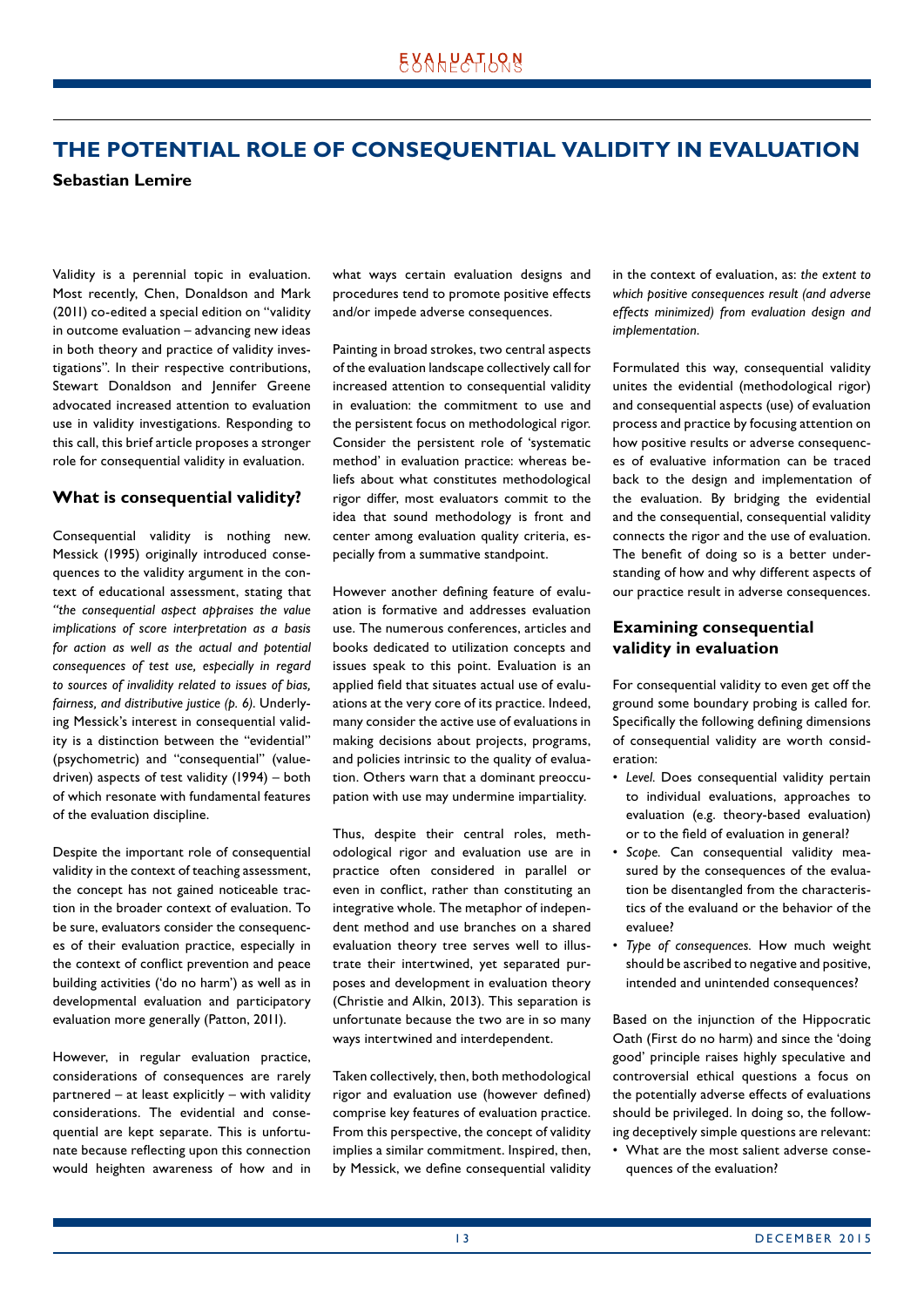## **EXALPATLQN**

- <span id="page-13-0"></span>• How are these adverse consequences connected to the questions and design features used to structured the evaluation?
- Have the risks of adverse consequences been minimized using procedures that are consistent with sound research design?
- Are the associated risks reasonable in relation to anticipated benefits?
- Are safeguards in place to protect the public from potentially adverse effects?
- Has the appropriate type of use or decision-making supported by the evaluation been specified.

Taken collectively, these questions promote consideration of how and in what way adverse consequences tie back to limitations or flaws in evaluation design, process or practice. Such flaws might have to do with framing the evaluation, designing it, the choice of analytical strategy, or the focus on the types of decisions informed by the evaluation.

#### **What are the implications?**

Adapting consequential validity in evaluation raises two concerns: (1) are we diluting the concept of validity by introducing yet another type of validity and (2) are we overburdening the evaluation practitioner by demanding this type of validity investigation (Shepard, 1997).

The first implication is theoretical and motivated by the already broad and varied landscape of validity. However, the concept of consequential validity is already well established in educational measurement without creating confusion and pursuing consequential validity is more of a refinement than an expansion of the concept of validity in evaluation.

The second implication carries more weight. Unlike educational measurement and assessment, in which the risks are more readily identifiable and quantifiable, adverse consequences associated with other types of evaluations may be more ambiguous and less predictable. As a result, it might be too burdensome to examine consequential validity as part of often tightly budgeted evaluations.

While it may be foolhardy to suggest that evaluators should speculate about all possible adverse consequences of their work, curtailing its most salient adverse consequences may still be feasible. The benefit of doing so would not only serve to enhance the credibility of specific evaluation studies, but also further the field of evaluation in general.

#### **References**

Chen, H.-T., Donaldson, S., and Melvin, M. (2011). *Validity in outcome evaluation, advancing*  *new ideas in both theory and practice of validity investigations* (p. 130). New Directions for Evaluation.

Christie, C. and Alkin, M. (2013). *An evaluation theory tree*. In M.C. Alkin (Ed.) Evaluation Roots – A Wider Perspective of Theorists' Views and Influences. Thousand Oaks, CA: Sage.

Messick, S. (1994). *The interplay of evidence and consequences in the validation of performance assessments*. Educational Researcher, 23(2), pp. 13–23.

Messick, S. (1995). Standards of validity and the validity of standards in performance assessment. *Educational Measurement: Issues and Practice*, 14(2), pp. 5– 8.

Patton, M. Q. (2011). *Developmental Evaluation: Applying Complexity Concepts to Enhance Innovations.* New York, NY: The Guilford Press.

Shepard, L. (1997). The centrality of test use and consequences for test validity. *Educational Measurement: Issues and Practice*, 16(2), pp. 4–13.

#### n

## **EVALUATION LOGICS IN THE THIRD SECTOR1**

#### **Matthew Hall**

Third sector organizations (TSOs) are neither part of government nor for-profit businesses. Although diverse, they typically conduct activities geared towards a social purpose, e.g. provision of welfare services, international development programs, human rights advocacy, etc. They also often address the needs of groups that are marginalized or neglected by government and business. Evaluations of third sector organizations are used to promote their work; demonstrate accountability to donors and beneficiaries and assess performance.

Third sector debates over the merits and drawbacks of specific evaluation techniques tend to focus on technical aspects, e.g. the merits of quantitative indicators vs. case studies, or the appropriateness of randomized controlled trials. There has been less debate, however, about the normative beliefs underpinning evaluation practices in TSOs (Bouchard, 2009a; 2009b; Eme, 2009).

This article identifies the ideals embedded in different evaluation approaches so as to develop a typology for evaluations in the third sector. Three 'ideal-type' logics dominate: scientific, bureaucratic and learning. Together they capture a wide range of evalu-

<sup>1</sup> This article is an updated and condensed version of Hall (2014). Evaluation logics in the third sector. *Voluntas: International Journal of Voluntary and Nonprofit Organizations*, 25, pp. 307 – 336.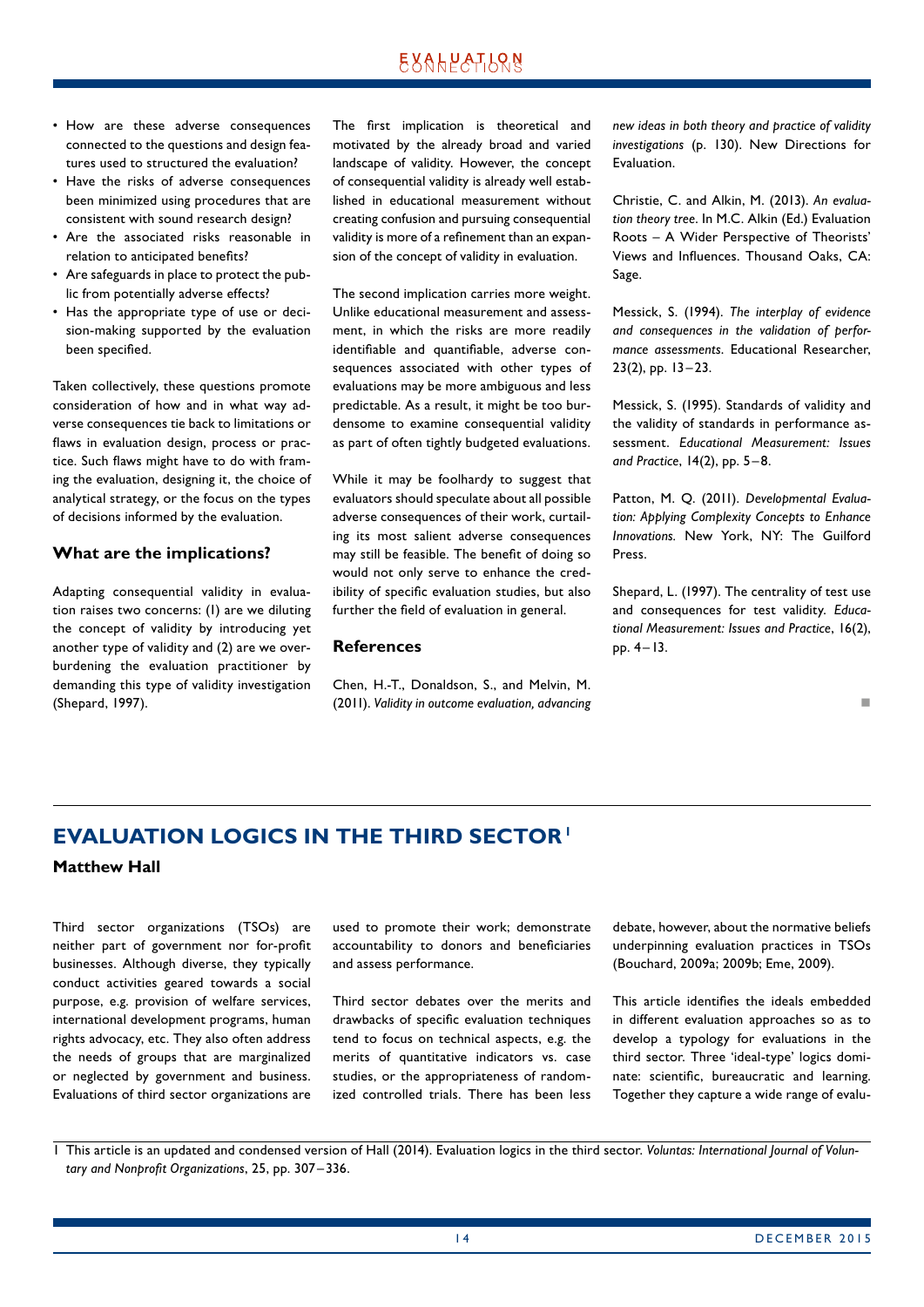## **EXALPATLQN**

ation methods, such as the logical framework (e.g., Rosenberg & Posner, 1979); the most significant change stories (e.g., Dart & Davies, 2005), the social return on investment approach or SROI (e.g., New Economics Foundation, 2007); scorecards (e.g., Kaplan, 2001); outcome frameworks (e.g., Urban Institute, 2006); sundry participatory methods (e.g., Keystone Accountability, undated); and the best available charitable option or BCA (e.g., Acumen Fund, 2007).

The first category (*scientific evaluation logic*) focuses on systematic observation, the gathering of observable and measurable evidence, and a concern with objective and robust experimental procedures. Its evaluation ideals include those of proof, objectivity and conflict reduction. The evaluator's role is akin to that of a scientist. For example, such evaluation techniques as the social return on investment focus on attributing intended outcomes to third sector projects, through experimental methods. Such methods are not well adapted to TSOs as they typically have limited financial resources to devote to elaborate techniques and the extensive data collection and analysis that they require. Donors are reluctant to provide funds for such spending often classified as overhead or 'administrative' expenditure. Furthermore TSOs have limited capacity in research methods such as econometrics and statistics.

The second category (*bureaucratic evaluation logic*) is focused on careful observation of complex, step-by-step procedures, limiting of deviations from such procedures, and analysis of the achievement of intended objectives. Its evaluation ideals are those of "sequentiality", the primacy of intended effects and hierarchy. Under this model, the evaluator's role is that of an examiner. For example, a wide range of evaluation techniques, including Logical Framework Analysis (LFA), the Balanced Scorecard, the Common Outcome Framework (Urban Institute, 2006), and the Best Available Charitable Option (Acumen Fund, 2007) all focus on fitting the evaluation of projects into categories predefined by the evaluation method itself (such as the LFA, which maps projects on the categories of inputs, outputs, purposes and goals). This approach can be suitable for simple and well-defined projects undertaken by TSOs (such as a vaccination program), but can be problematic for complex and longterm projects with unpredictable outcomes, such as efforts to change government policy or long-term social development projects in rural communities.

The third category (*learning evaluation logic*) privileges openness to change and the unexpected, the incorporation and consideration of a wide range of views and perspectives, and a focus on lay rather than professional expertise. Its evaluation ideals are those of richness, belief revision, and egalitarianism, and the evaluator's role is primarily that of a facilitator. For example, techniques such as the Most Significant Change and the Impact Planning, Assessment and Learning method (Keystone, undated: 3) focus on both the intended and unintended, and positive and negative, outcomes that can emerge during a project.

The learning evaluation logic is especially well attuned to the typical characteristics of TSOs, particularly the focus on unexpected outcomes and the fewer resource and expertise requirements. However, the evaluative outputs of these techniques can fall short of donors' expectations given the low public tolerance for negative outcomes and their desire for rigorous verification of tangible outcomes.

Developing an understanding of evaluation logics in the third sector is critically important given the diverse value frameworks of TSO stakeholders. Only where these differences are confronted and resolved can principled agreement be reached on the choice of evaluation techniques and the capacity building implications for TSOs that lack resources and expertise in evaluation. Identifying the normative properties of different evaluation approaches can help to unpack debates between donors, TSOs, governments, clients and other stakeholders over the merits of particular evaluation approaches.

In particular, it can help distinguish between debates centered on differences in evaluation ideals (e.g., a belief in the outright superiority of particular methods or forms of data) and those that are more methodological in nature (e.g., disagreements about the validity with which specific data or methods are used or applied). The ability to differentiate between ideological and methodological criticisms helps explain the distinct rationales and viewpoints advanced by stakeholders in TSOs.

For instance, an ideological critique, such as a demand for 'proof' of outcomes from donors is likely to prove intractable even where TSOs seek to be responsive. In contrast, a methodological critique, such as a desire for more transparency about how a method was used or applied, could be addressed by changing the evaluation technique to improve its validity in the eyes of important stakeholders such as donors.

A focus on evaluation logics also directs attention to how different evaluation ideals can privilege different kinds of knowledge and the desired process for knowledge generation during evaluation processes. This is critical because evaluations influence the legitimacy of TSOs in the eyes of different stakeholders. For example, stakeholders can demand quantitative information demonstrating the impact of TSOs, which can conflict with techniques focused on story-telling and dialogue. Understanding the evaluation logics underpinning these preferences can potentially help TSO stakeholders to negotiate and reconcile differences by balancing or blending different types of information and methods of knowledge generation.

Such analysis also directs explicit attention to the conceptions of expertise and resource requirements accompanying different evaluation logics. This is clearly appropriate at a practical level where financial and other resources are typically limited for TSOs. Different conceptions of expertise and 'valid' information can also elevate the interests of certain stakeholders in TSOs whilst disenfranchising others, particularly those marginalized stakeholders the TSO is focused upon.

This may occur where complex evaluation techniques full of jargon and arcane concepts are used. While they may be readily familiar to evaluators and donors they are difficult to get across the diverse contexts, languages and cultures within which TSOs operate (Wallace et al., 2007). As such, greater understanding of the operating context and its implications for the level and types of expertise implied by particular evaluation logics is important for evaluation to serve those whose interests are the most legitimate.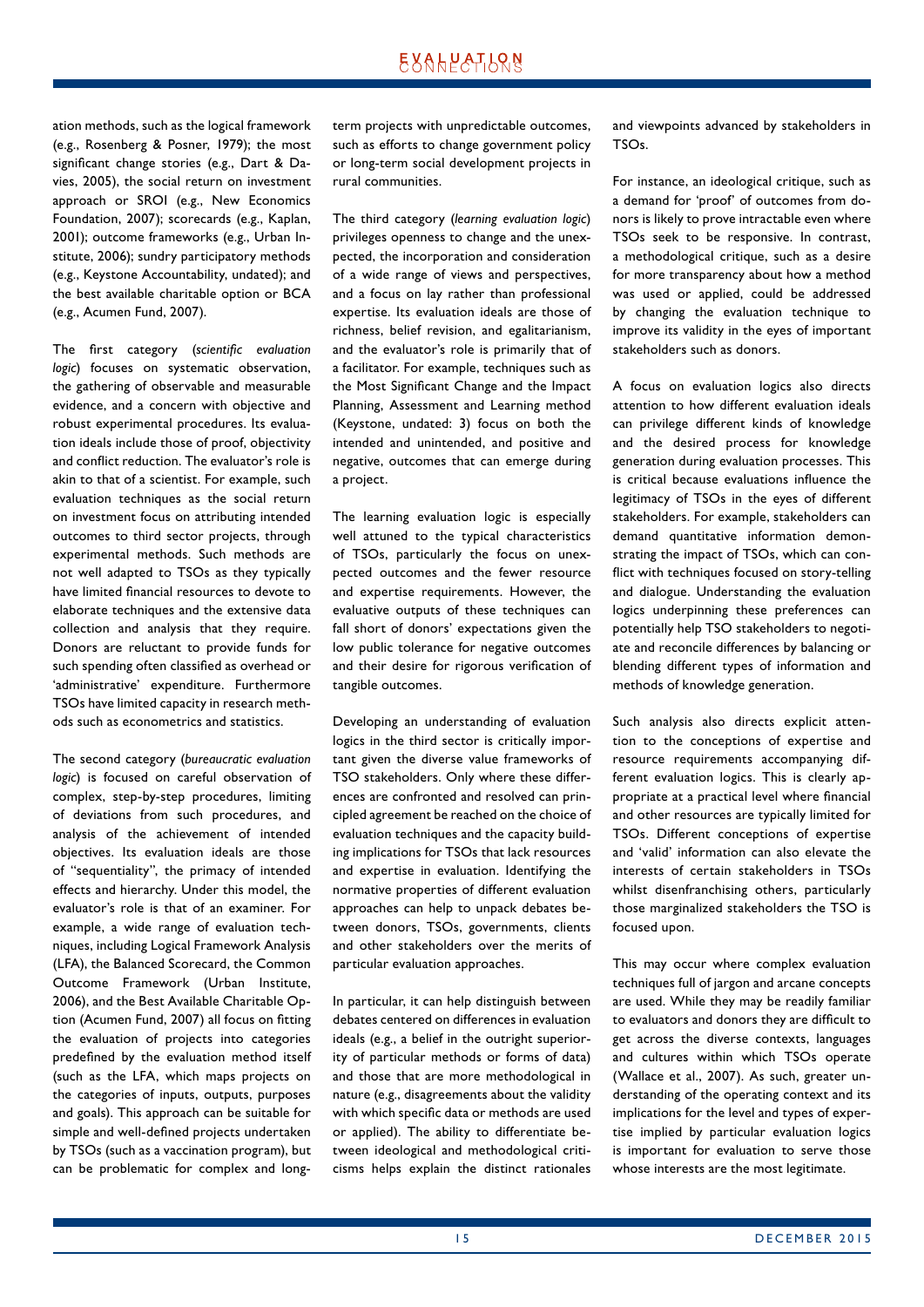#### <span id="page-15-0"></span>**References**

Acumen Fund (2007). *The Best Available Charitable Option.* Accessed 19 September 2011, from http://www.acumenfund.org/uploads/ assets/documents/BACO%20Concept%20 Paper%20final\_B1cNOVEM.pdf.

Bouchard, J. M. (2009a). The worth of the social economy. In Bouchard, J. M. *The Worth of the Social Economy: An International Perspective* (pp. 11–18). P.I.E Peter Lang, Brussels.

Bouchard, J. M. (2009b). The evaluation of the social economy in Quebec, with regards to stakeholders, mission and organizational identity. In Bouchard, J. M. *The Worth of the Social Economy: An International Perspective* (pp. 111– 132). P.I.E Peter Lang, Brussels.

Dart, J., & Davies, R. (2003). A Dialogical, Story-Based Evaluation Tool: The Most Significant Change Technique, *American Journal of Evaluation*, 24, pp. 137–155.

Eme, B. (2009). Miseries and worth of the evaluation of the social and solidarity-based economy: for a paradigm of communicational evaluation. In Bouchard, J. M. *The Worth of the Social Economy: An International Perspective* (pp. 63 –86). P.I.E Peter Lang, Brussels.

Hall, M. (2014). Evaluation logics in the third sector. *Voluntas: International Journal of Voluntary and Nonprofit Organizations*, 25, pp. 307 –336.

Kaplan, R. S. (2001). Strategic performance measurement and management in third sector organizations, *Nonprofit Management & Leadership*, 11(3), pp. 353 –371.

Keystone (undated). *Impact Planning, Assessment and Learning*. Accessed 19 September 2011, from http://www.keystoneaccountability.org/sites/default/files/1%20IPAL%20overview%20and%20service%20offering\_0.pdf.

New Economics Foundation (NEF) (2007). *Measuring Real Value: a DIY Guide to Social Return on Investment.*

Roberts Enterprise Development Fund (REDF) (2001). *Social Return on Investment Methodology: Analyzing the Value of Social Purpose Enterprise Within a Social Return on Investment Framework.*

Rosenberg, L. J. and Posner, L. D. (1979). *The Logical Framework: A Manager's Guide to a Scientific Approach to Design and Evaluation.*

Urban Institute (2006). *Building a Common Outcome Framework to Measure Nonprofit Performance.* Accessed 19 September 2011, from http://www.urban.org/ UploadedPDF/411404\_Nonprofit\_Performance.pdf,

### **NEWS**

During the AGM, held 20<sup>th</sup> November 2015, new membership fees were approved. From January 1, members will have the option to chose between the hard copy of Evaluation Journal and between the e-version, where reduced fees will apply. The overview of the new membership fees is presented in the table below.

| <b>Current membership fee structure</b>               |           | New membership fee structure                          |           |  |
|-------------------------------------------------------|-----------|-------------------------------------------------------|-----------|--|
| <b>Type of membership</b>                             | Fee (EUR) | <b>Type of membership</b>                             | Fee (EUR) |  |
| I year-individual<br>(print copy + electronic access) | 150       | l year-individual<br>(print copy + electronic access) | 150       |  |
|                                                       |           | I year-individual - electronic-only                   | 140       |  |
| 2 year-individual<br>(print copy + electronic access) | 250       | 2 year-individual<br>(print copy + electronic access) | 250       |  |
|                                                       |           | 2 year-individual – electronic-only                   | 220       |  |
| I year-student                                        | 62.50     | I year-student - electronic-only                      | 62.50     |  |
| I year-institutional                                  | 1,200     | l year-institutional – print copy                     | 1,200     |  |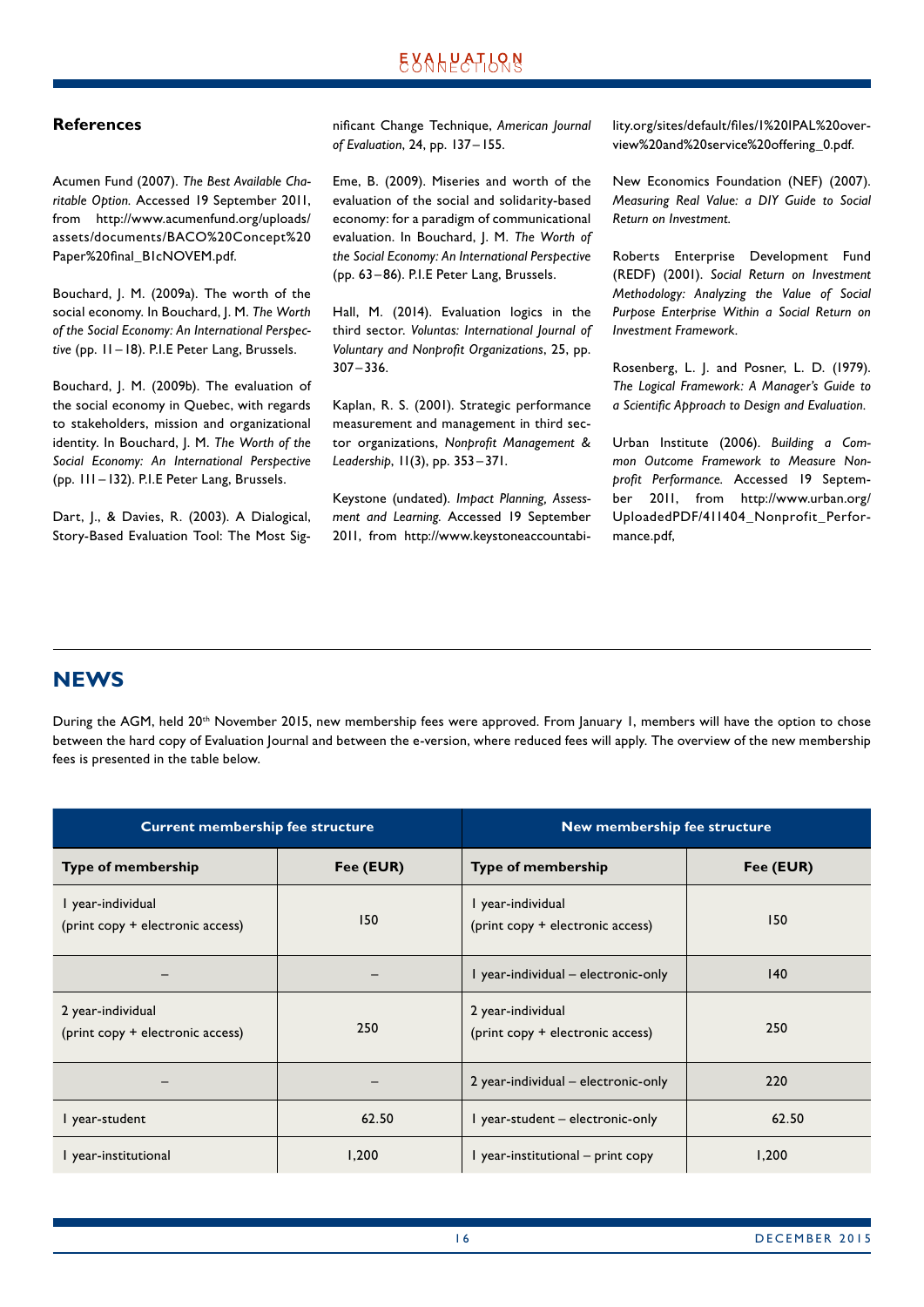## **EXALPATION**

#### **During the Annual General Meeting, the election results were announced.**

The AGM also provided an opportunity to extend special thanks and appreciation to departing Board members – Barbara Befani (Secretary General), Kim Forss (Treasurer) and Liisa Horelli – for their exceptional commitment and substantive contributions to the Society. Election results for board member positions vacant as of January 1st 2016 were also announced. The new elected board members are: Bastiaan de Laat (Vice President), Julia Brummer, Laura Tagle and Jos Vaessen. (see bios below).

#### **Julia Bruemmer**

Julia has some eight years of experience in evaluation-related work, in the field of internation-



al development. She worked for the evaluation section of the ILO's International Programme on the Elimination of Child Labour and currently holds the position of Project Monitoring Officer at the Lutheran World Federation. Next to her regular job, she takes on independent consultancy work, mostly providing M&E trainings and conducting independent evaluations. Julia moreover is a PhD fellow in "Governance and Policy Analysis" at the Maastricht Graduate School of Governance. Her research focuses on impact evaluation methods. She has previously been involved in the EES Board as a co-opted board member. Since 2014 she leads the EES Thematic Working Group for Emerging Evaluators.

#### **Laura Tagle**

Laura has been involved in the evaluation field for over 20 years. She has studied and



worked at both the national (Italy) and at the international level. Her work focuses on the responsibility of the public sector in evaluation and on the evaluation of regional development. She is currently developing an approach to evaluating public policies from the point of view of local actors. She served as a board member at the Italian Evaliation Asociation (AIV) and at the International Development Evaluation Association (IDEAS). She cofounded the LVD (Laboratorio di Valutazione Democratica), where she engages in exploring of the issues involved in democratic evaluation practices.

#### **Jozef "Jos" Vaessen**

Jos Vaessen (Ph.D. Maastricht University) is Principal Evaluation Specialist at the Internal Oversight Service of UNESCO in Paris and

lecturer at Maastricht University, The Netherlands. After completing his M.Sc. in 1997 (Wageningen University) and prior to starting his current position at UNESCO in 2011, he has been involved in research, teaching and evaluation activities in the field of international development at Antwerp University and, more recently, Maastricht University. Over the last fifteen years or so, he has worked for several multilateral and bilateral international organizations mostly on evaluation-related assignments. His fields of interest include: theory and practice evaluation, impact evaluation, rural development and environment. In addition to managing and conducting evaluations Jos regularly serves on reference groups of evaluations of different organizations. He has been (co-) author of more than 30 publications, including three books. Recent publications include: Impact evaluations and development – NONIE guidance on impact evaluation (2009, co-author, with F. Leeuw; NONIE), Mind the gap: perspectives on policy evaluation and the social sciences (2009, co-editor,with F. Leeuw; Transaction Publishers), Dealing with complexity in development evaluation: a practical approach (2015, co-editor with M. Bamberger and E. Raimondo; SAGE Publications).



#### **Bastiaan de Laat**

Bastiaan de Laat (PhD) is Evaluation Expert and Team Leader at the European Investment Bank



(EIB) where over the past couple of years he has been in charge of major evaluations in important areas such as Climate Action, SME support and Technical Assistance. He has a longstanding experience in evaluation as well as in foresight. Founder-director of the French subsidiary of the Technopolis Group (1998–2006) he led many evaluations for and provided policy advice to a great variety of local, national and international public bodies. He trained several hundreds of European Commission staff and national government officials in evaluation and designed monitoring and evaluation systems for various public organisations. Before joining the EIB he worked as Evaluator at the Council of Europe Development Bank. He has developed tools and performed programme, policy and regulatory evaluations, both ex ante and ex post, in a variety of fields. He has also made several academic contributions, most recently with articles on evaluation use and on the "Tricky Triangle", on the relationships between evaluator, evaluation commissioner and evaluand. Bastiaan served as EES Secretary General 2011–14, was programme coordinator of the 2010 EES Conference in Prague, and general coordinator of the 2012 (Helsinki) and

2014 (Dublin) EES Conferences.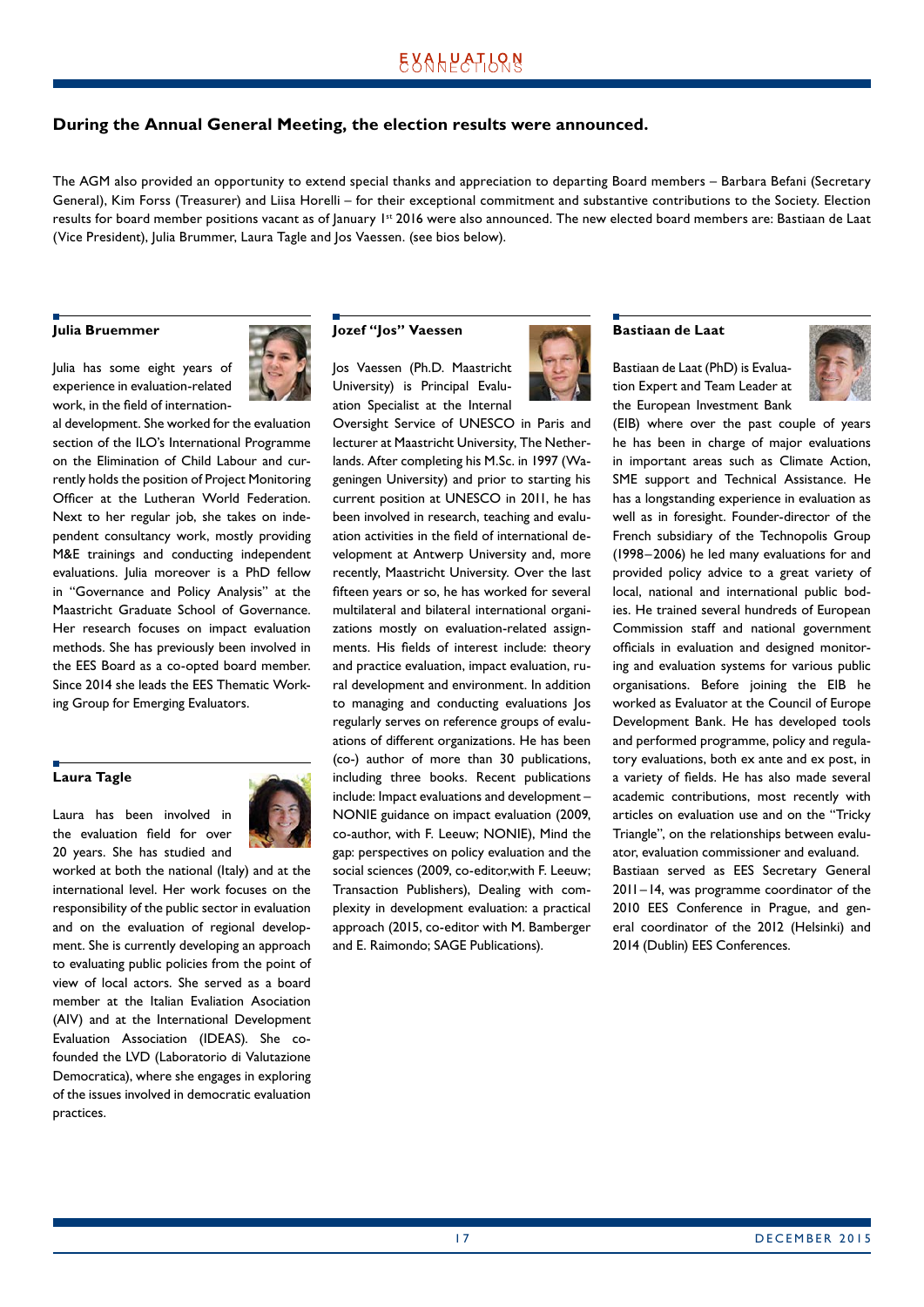## <span id="page-17-0"></span>**GUIDANCE TO CONTRIBUTORS**

Brevity and nimbleness are the hallmarks of Connections: published articles are normally 800–1,200 words long. Even shorter contributions (news items; opinion pieces; book reviews and letters to the editor) are accepted with a view to promote debate and connect evaluators within Europe and beyond. While Connections is not a peer reviewed publication only articles that add to knowledge about the theory, methods and practices of evaluation should be submitted.

Contributions that highlight European values and evaluation practices are given priority but Connections also reaches out beyond Europe to the international evaluation community and favours articles reflecting a diversity of perspectives. Within the limits of copyrights agreements articles that summarize in a cogent way the substantive content of published (or to be published) studies, papers, book chapters, etc. are welcome (with suitable attribution).

Individuals or organizations wishing to sponsor special issues about an evaluation theme or topic of contemporary interest should contact the EES Secretariat (secretariat@europeanevaluation.org). Such special issues usually consist of 6 – 8 articles in addition to a guest editorial. A Presidential letter may be included. The guest editor(s) are responsible for the quality of the material and the timeliness of submissions. The regular editorial team ensures that special issues meet 'Connections' standards and takes care of copy editing.

To facilitate copy editing, authors are encouraged to use end notes rather than footnotes and to use the APA style guide for references. Here are some examples:

**For books:** Bergmann, I. (1997). Attention deficit disorder. In *The new Encyclopedia Britannica* (Vol. 26, pp. 501 – 508). Chicago, IL: Encyclopedia Britannica.

**For journal articles:** Rindermann, H., & Ceci, S. J. (2009). Educational policy and country outcomes in international cognitive competence studies. *Perspectives on Psychological Science*, 4(6), 551–568. doi:10.111/j1745-6924. 2009.01165.x

**Website:** About.com Islam, (2014). Evils of Gossip and Backbiting in Islam. Retrieved 12 June 2014, from http://islam.about.com/od/ familycommunity/a/Gossip-Backbiting.htm.

www.ees2016.eu

# **12th EES Biennial Conference**

## **Evaluation Futures in Europe and beyond Connectivity, Innovation and Use**

*MECC Maastricht, the Netherlands 26–30 September, 2016*



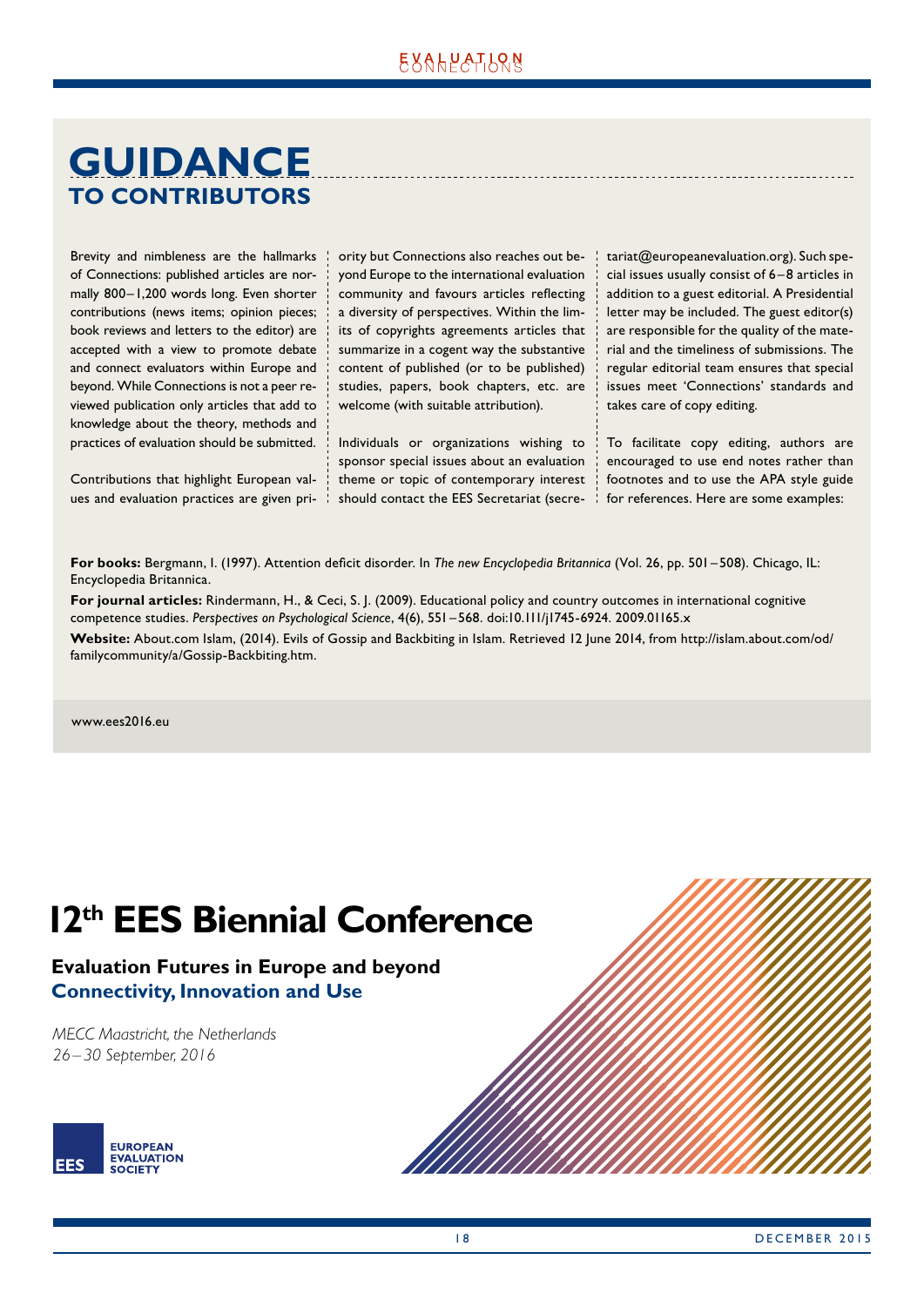## <span id="page-18-0"></span>**THE EES 12th BIENNIAL CONFERENCE**

The EES 12<sup>th</sup> Biennial Conference "Evaluation Futures in Europe and Beyond: Connectivity, Innovation and Use" promises to be the evaluation event of 2016. It will be held in Maastricht, The Netherlands, in the same country where the first EES conference was held over 20 years ago. It will take stock of the current state of affairs in evaluation politics, capacity, systems, research, methods, communication and use; as well as sketch future directions.

The overall programme is divided into 4 thematic strands, with two cross-cutting themes (Europe and Gender Equality):

- **Strand One ("Evaluation Ethics, Governance, and Professionalism")** addresses "the rules of the game": high-level standards and normative frameworks for evaluators as well as commissioners and policy makers.
- **Strand Two ("Evaluation Systems, Organisations and Partnerships")** relates to the institutional architecture of evaluations, for example the development of evaluation systems or multi-partner and complex network configurations.
- **Strand Three ("Evaluation Methods and Research")** reflects on innovative ways to design and conduct evaluations, as well as on evaluation theories and approaches based on academic, discipline-based traditions.
- **Strand Four ("Evaluation Use, Communication and Outreach")** highlights experiences showing that evaluations can have an impact, not just on policy making but also on community empowerment together with other desirable (or undesirable) outcomes.

Our **keynote and plenary session** speakers will take us on a memorable journey of entertaining enlightenment (or enlightening entertainment):

- **Hans Rosling**, the man who makes "statistics sing" or "data dance" will teach us a thing or two about communicating evaluation findings. But most importantly he will make us realize how easy it is to be wrong by uncovering ignorance and biases affecting everyone, even "the educated".
- **Elliot Stern** will represent "evaluation" in a plenary panel chaired by **Frans Leeuw**, joining two high-level representatives of other social sciences who will compete, or perhaps cooperate, among themselves and with "evaluation" to provide the most appropriate and highest quality advice to a fictitious prime minister about to design a new policy.
- Our **EU keynote speaker** will remind us what is at stake for Europe: the value Evaluation holds for Europe-wide cohesion, democracy and accountability.
- **Claire Hutchings** will pull the threads of the conference together and draw on her experience as an NGO commissioner, a methodological innovator, and an M&E community developer, to tell us what it takes for innovation in evaluation to spread, and for evaluations to be pervasive and persuasive, making a difference "on the ground".

We look forward to welcoming you in Maastricht!